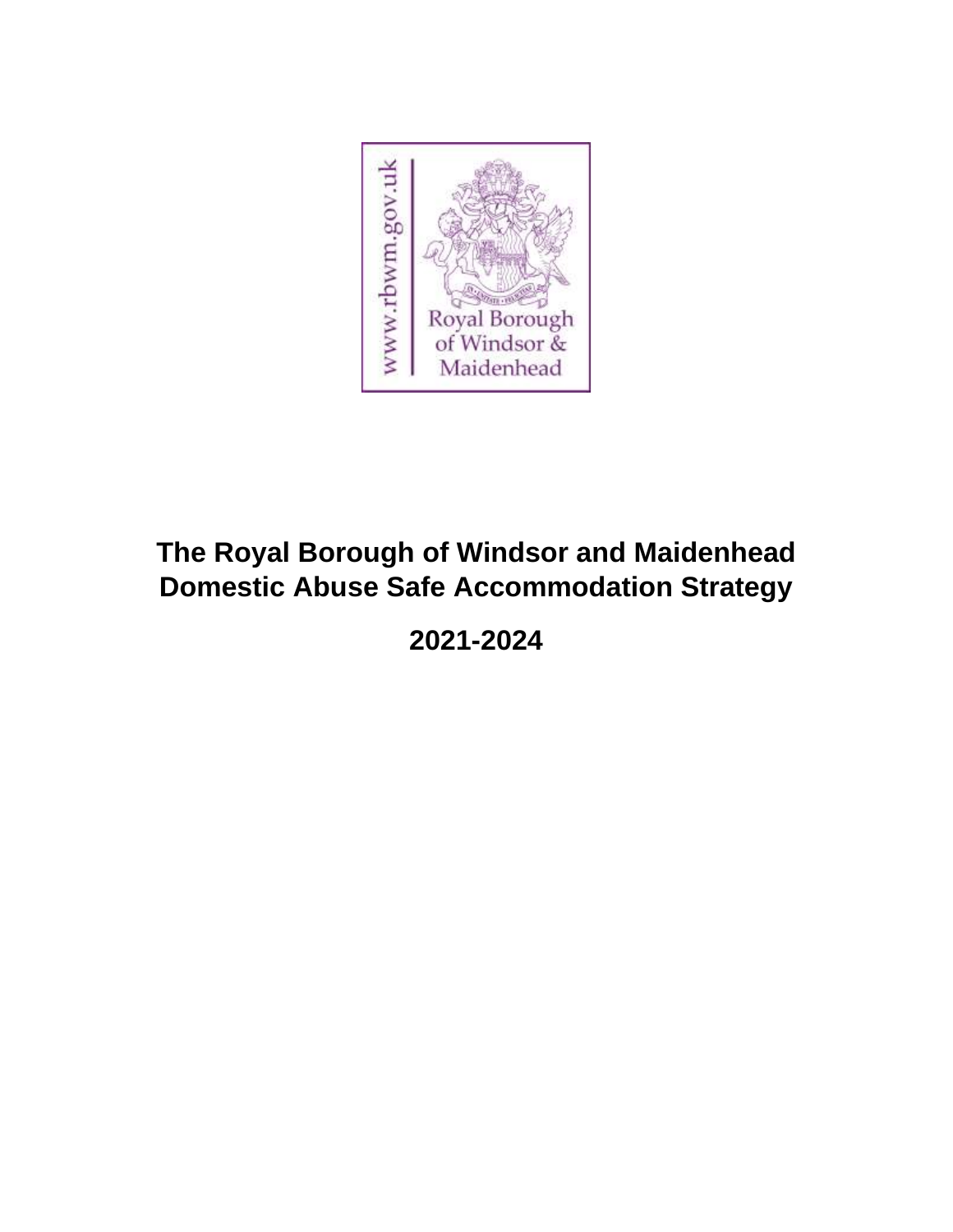# **Contents**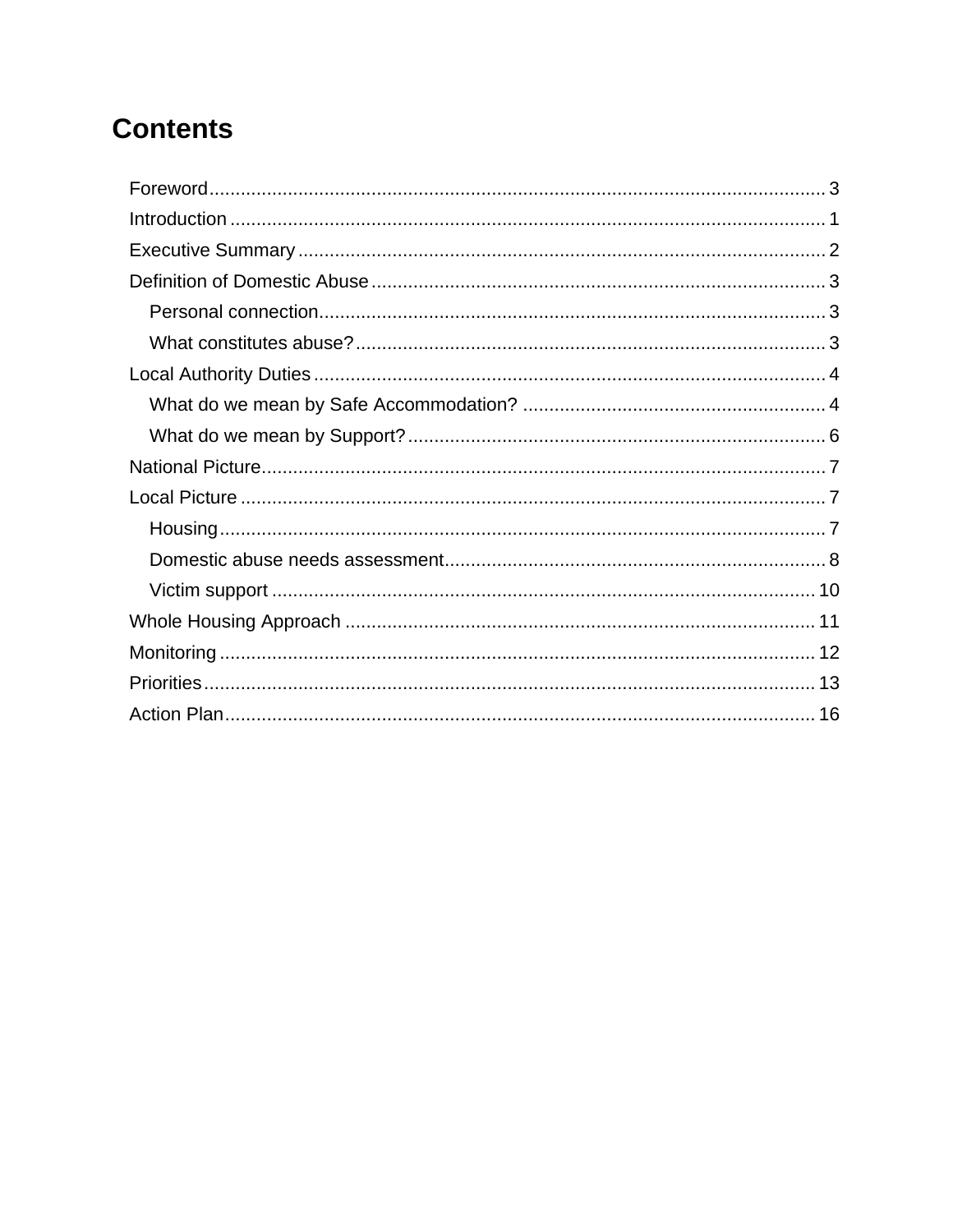### <span id="page-2-0"></span>**Foreword**

#### **Domestic Abuse Safe Accommodation Strategy**

There is never an excuse or reason for domestic abuse. It is wrong, rightly criminal and RBWM will always take a zero tolerant approach. We stand right behind any victim of domestic abuse and will always do what we can with our partner organisations to ensure victims can escape domestic abuse and be fully supported.

Domestic abuse is an insidious menace in our society, but it is sadly a reality and one we need to keep educating on, improving awareness about, and critically ensuring victims or anyone who could be susceptible to becoming a victim know there is support and services on hand. Indeed, in 2020, the Crime Survey of England and Wales reported an estimated 1.6 million women and 757,000 men aged 16-74 years of age experienced domestic abuse in the previous year.

Domestic abuse can manifest in many forms, including - but not limited to - coercive control, psychological and/or emotional abuse, physical or sexual abuse, financial or economic abuse, harassment and stalking and online or digital abuse. It is the responsibility of every single one of us to educate ourselves on domestic abuse to help spot the signs and ensure no victim is ever on their own – we must ensure that victims across RBWM hear "you are not alone".

Anyone can be a victim of domestic abuse, regardless of age, race, gender, sexual orientation, faith, or class. Leaving a violent or abusive partner is a process and not a single act. RBWM has a long-standing commitment to eradicating domestic abuse and enjoys a strong relationship with our commissioned domestic abuse service the Dash (Domestic Abuse Stops Here) Charity and other key partner organisations. We work closely with our partner organisations, including Thames Valley Police, to ensure the perpetrators of domestic abuse are appropriately pursued and worked with to change behaviours.

Sadly, the pandemic world with all its challenges of lockdowns and restrictions has seen an increase in domestic abuse. Between March 2019 and March 2020, 1.6 million women and 757,000 men experienced domestic abuse with a 7% growth in police recorded domestic abuse crimes. Although there is limited official data so far on the impact of lockdown on domestic abuse, the Office for National Statistics report that in mid-May 2020, there was a 12% increase in the number of domestic abuse victim cases referred to victim support. Between April and June 2020, there was a 65% increase in calls to the National Domestic Abuse Helpline, compared with the first three months that year. The need to take a deeper, holistic approach is therefore paramount and, crucially, this includes safe accommodation. The need to take a deeper holistic approach is therefore paramount and that crucially includes safe accommodation.

It is critical that victims of domestic abuse are aware of the options available to them. Making the decision to leave an abusive partner is a journey rather than a single act. It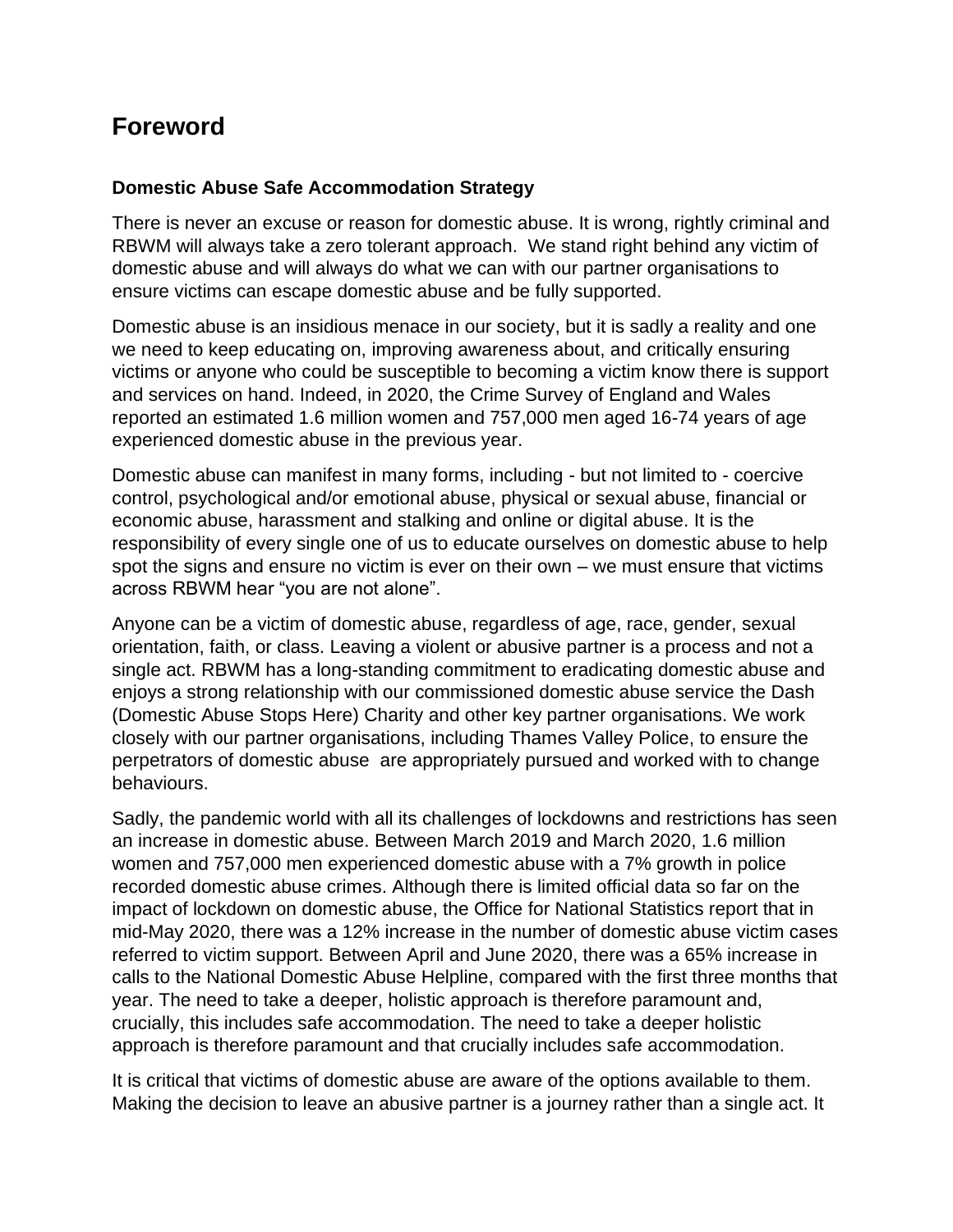takes, on average, seven attempts before a victim is able to leave for good. We want to ensure that victims across RBWM know that they are not alone and that there is a compassionate, thorough, and clear process for securing safe accommodation and support.

Access to safe accommodation enables victims and their families to escape or protect themselves for their abuser, which is so often a vital first step toward. It is critical that victims of domestic abuse are aware of the options for access good quality accommodation, how their home can be made safe, and reassured they are protected from their perpetrator. Making the decision to act is a huge moment for any victim and having a compassionate, thorough, and clear process for securing safe accommodation can ensure that when support is needed it is there.

We know that safe accommodation alone is not enough to break the cycle of abuse. Each situation is unique, and each victim will have their own path – our support should be holistic and tailored to the individual needs of the victim and their family. Safe accommodation is a vital first step upon which other support services can be delivered and a strong foundation to build from. We are acutely aware that we need more genuinely affordable homes, particularly social housing, in RBWM to support victims that need them - this is something we will continue to work on both locally and with national partners.

We hope this strategy and actions within demonstrate our commitment to this critical issue and clearly says to all victims in RBWM – you are not alone.



Cllr Ross McWilliams Cllr Stuart Carroll Sport & Leisure, and Children's Services, Community Engagement Health and Mental Health



Cabinet Member for Housing, Cabinet Member for Adult Social Care,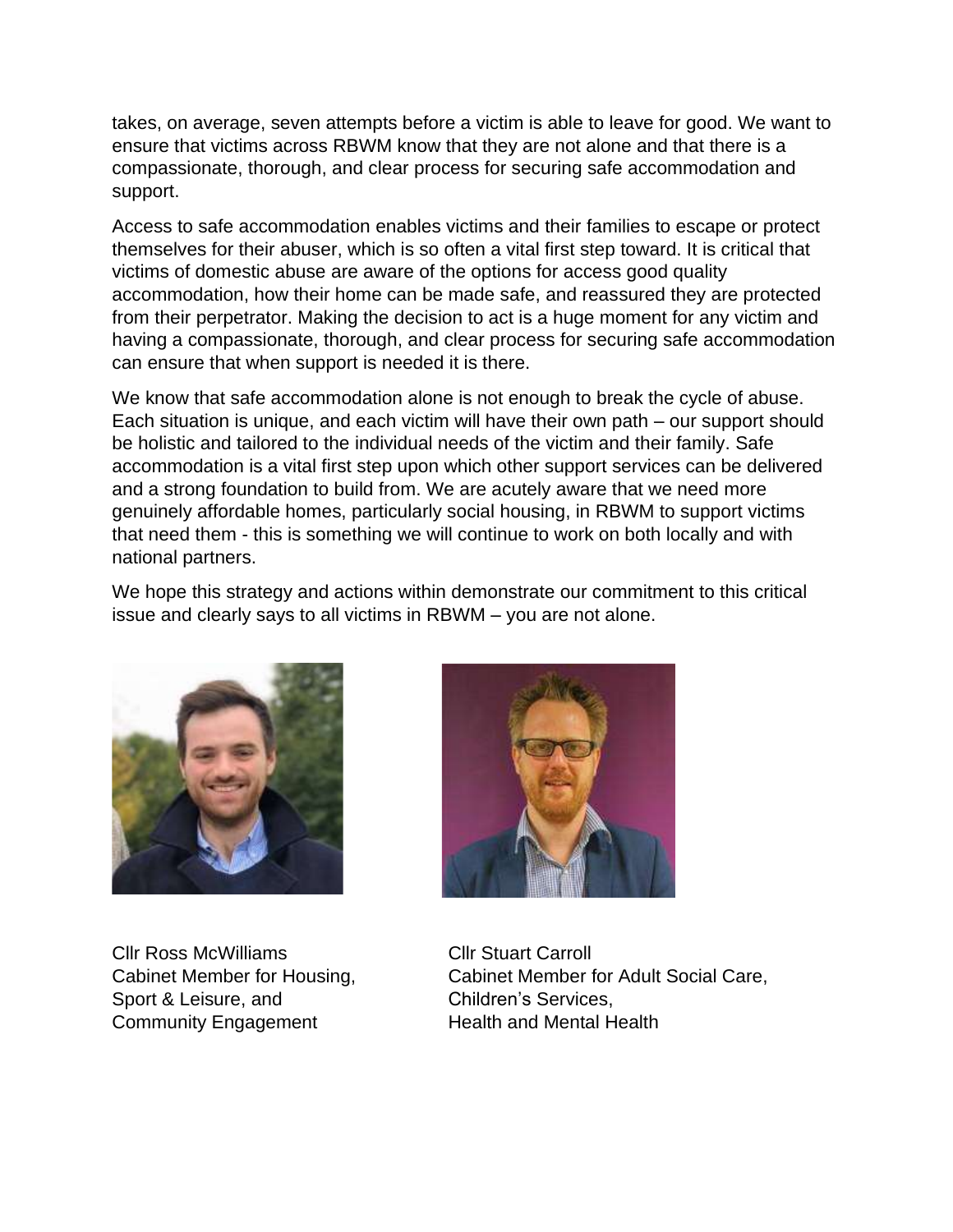### <span id="page-4-0"></span>**Introduction**

In 2018, the Government carried out a public consultation to look at the response to domestic abuse. This led to the Government publishing a draft Domestic Abuse Bill in January 2019. The bill covered legislative and non-legislative aspects to: "promote awareness of domestic abuse; protect and support victims and their families; transform the justice process to priorities victim safety and provide an effective response to perpetrators; and to drive consistency and better performance in the response to domestic abuse across all local areas, agencies and sectors".

The Domestic Abuse Act 2021 received Royal Assent on 29<sup>th</sup> April 2021. Part 4 of the Act requires local authorities to carry out a needs assessment of the need for accommodation-based support for victims of domestic abuse or their children, prepare and publish a strategy for the provision of this support, and monitor and evaluate the effectiveness of the strategy.

Following completion of a needs assessment, the Royal Borough of Windsor and Maidenhead (the Royal Borough) has developed the Domestic Abuse Safe Accommodation Strategy 2021-2024 (the Strategy). This provides a strategic framework in which to prioritise resources to enable us to ensure that all domestic abuse victims and their children are able to access good quality, affordable and safe accommodation in which they can begin to rebuild their lives, with the provision of appropriate support. The strategy and associated action plan will remain live for three years, after which point a review of its effectiveness will take place and the strategy will be amended/refreshed for the following years.

The draft strategy went out for public consultation on the 21<sup>st</sup> of January for two weeks and was promoted in Member and resident newsletters and on social media, including the Royal Borough website to ensure maximum participation. The consultation page was viewed 71 times, with 41 responses being received. The feedback has been reviewed and has influenced and shaped the develop of the action plan below. A meeting then took place with DASH, our domestic abuse support provider, to review, agree and add to the action plan to ensure that the action plan supports our ambitions as a domestic abuse partnership.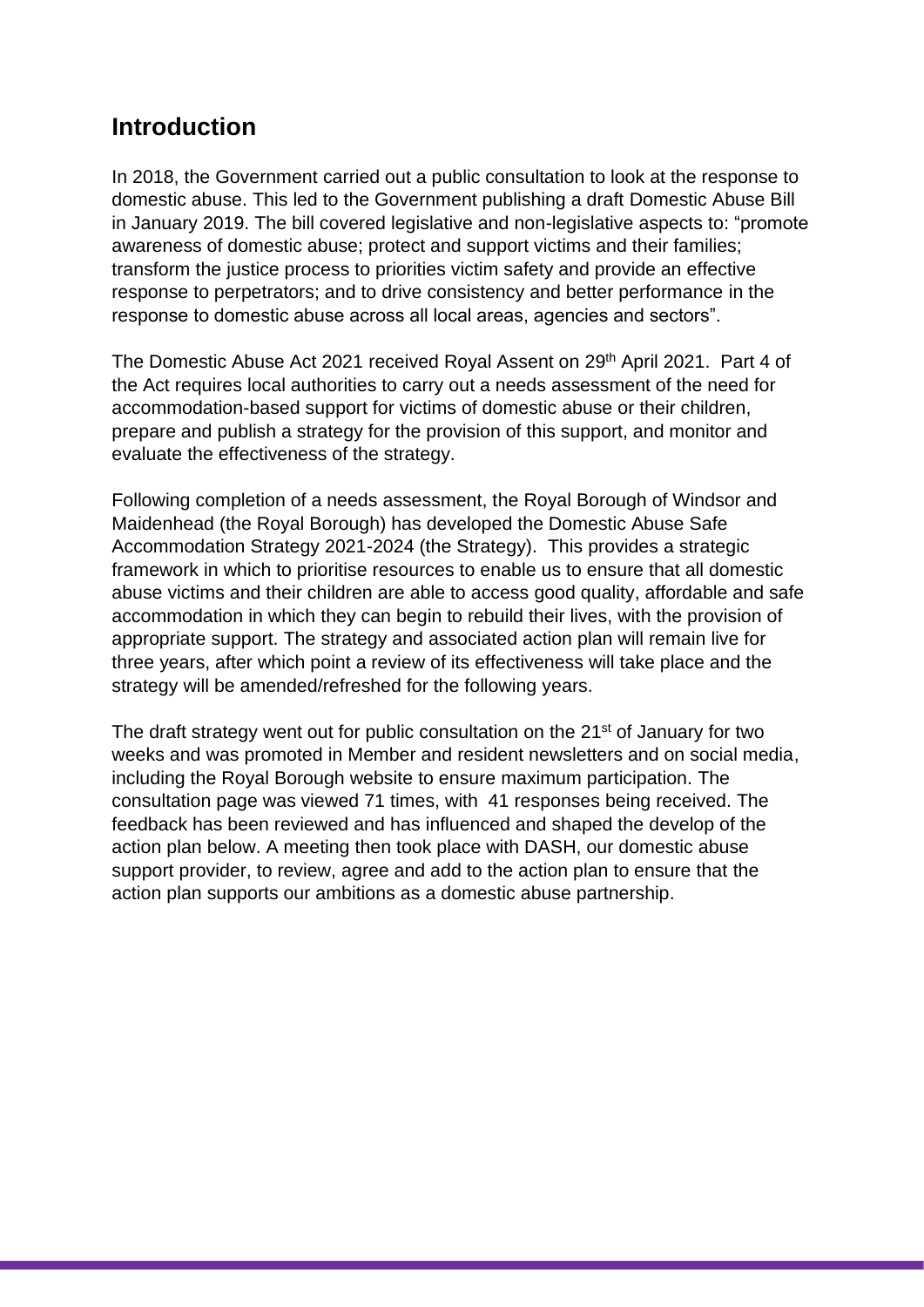## <span id="page-5-0"></span>**Executive Summary**

The RBWM Domestic Abuse Safe Accommodation Strategy 2021 – 2024 sets out how the Borough will implement the statutory duties associated with the provision of safe accommodation, as required by the Domestic Abuse Act 2021. It describes how safe accommodation and support for domestic abuse victims and their children will be provided over the next three years and outlines six priorities that will be the focus of delivery:

- **1. Access to safe accommodation** to ensure that victims of domestic abuse, and their children, have access to safe, good quality accommodation that meets their needs.
- **2. Support to remain safely at home** access to a target hardening (sanctuary scheme) to secure the property, alongside the provision of tailored support.
- **3. Perpetrator management** the provision of accommodation, where possible, for perpetrators of domestic abuse to reduce the risk to victims and their families, alongside referrals to relevant support services.
- **4. Coordinated support** an initial assessment will determine the support services required by victims and their families and a tailored support package will be offered.
- **5. Victim representation** to ensure that local victims are given the opportunity to have input into the services that are provided for them, the borough will be looking for opportunities to secure victim representation, where this is appropriate.
- **6. Improved data collection across services** to streamline the data collection from services who work with victims of domestic abuse to ensure a consistent approach and to enable meaningful data collection to inform future service delivery.

This strategy will complement the Domestic Abuse Strategy 2017-2021, Housing Strategy 2021-2026, Homelessness and Rough Sleeping Strategy 2018-2023 and the Health and Wellbeing Strategy 2021-2025. This strategy has been produced by the Royal Borough with support from the RBWM Domestic Abuse Executive Group (DAEG), the RBWM Domestic Abuse Forum and the Community Safety Partnership.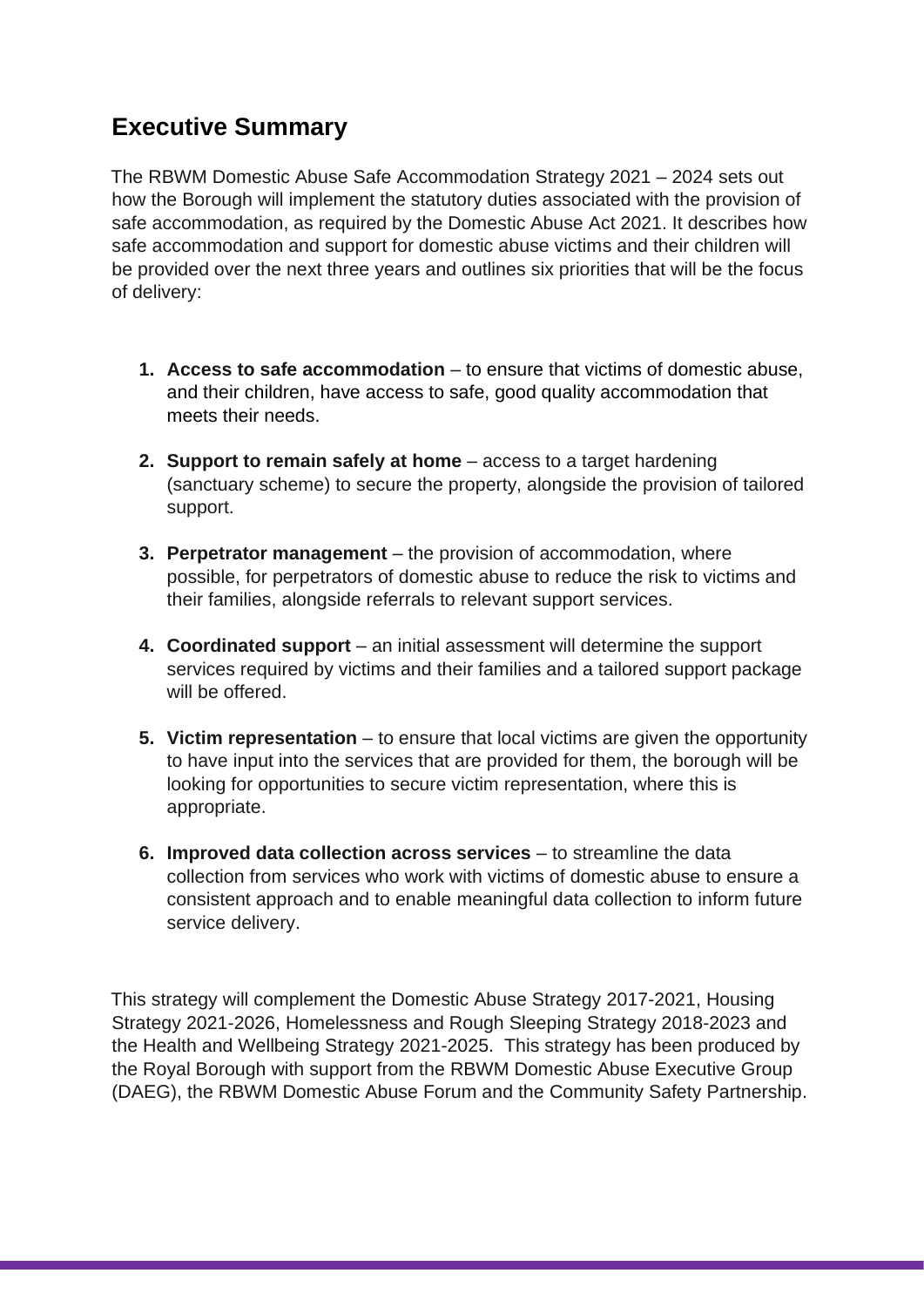The implementation of the Domestic Abuse Safe Accommodation Strategy will be led by the Housing Service and will be monitored by the RBWM Domestic Abuse Executive Group and will report back into the Children and Adult Safeguarding Partnership each year. As part of the Domestic Abuse Act there is a requirement for the Local Authority to appoint a Domestic Abuse Local Partnership Board. As an already established group, the Domestic Abuse Executive Group has taken on this role.

<span id="page-6-0"></span>The strategy will be reviewed annually, and regular updates will be provided to the Department for Levelling Up, Housing and Communities (DLUHC).

# **Definition of Domestic Abuse**

<span id="page-6-1"></span>The Domestic Abuse Act 2021 provides a statutory definition of domestic abuse, which is where behaviour of a person towards another where both are aged 16 or over, have a personal connection and that the behaviour is abusive.

### **Personal connection**

For the purposes of the statutory definition, two people have a 'personal connection' if: 1

- they are, or have been, married to each other.
- they are, or have been, civil partners of each other.
- they have agreed to marry one another (whether or not the agreement has been terminated).
- they have entered into a civil partnership agreement (whether or not the agreement has been terminated).
- they are, or have been, in an intimate personal relationship with each other.
- they each have, or there has been a time when they each have had, a parental relationship in relation to the same child.
- <span id="page-6-2"></span>• they are relatives.

### **What constitutes abuse?**

There are a range of abusive actions defined under the Domestic Abuse Act, which include:

- Physical abuse or sexual abuse.
- Violent or threatening behaviour.
- Controlling or coercive behaviour.
- $\bullet$  Economic abuse affecting the victim's ability to acquire, use or maintain money or other property, or obtain goods or services.

<sup>1</sup> Domestic Abuse Act 2021 - [Domestic Abuse Act 2021 \(legislation.gov.uk\)](https://www.legislation.gov.uk/ukpga/2021/17/contents/enacted)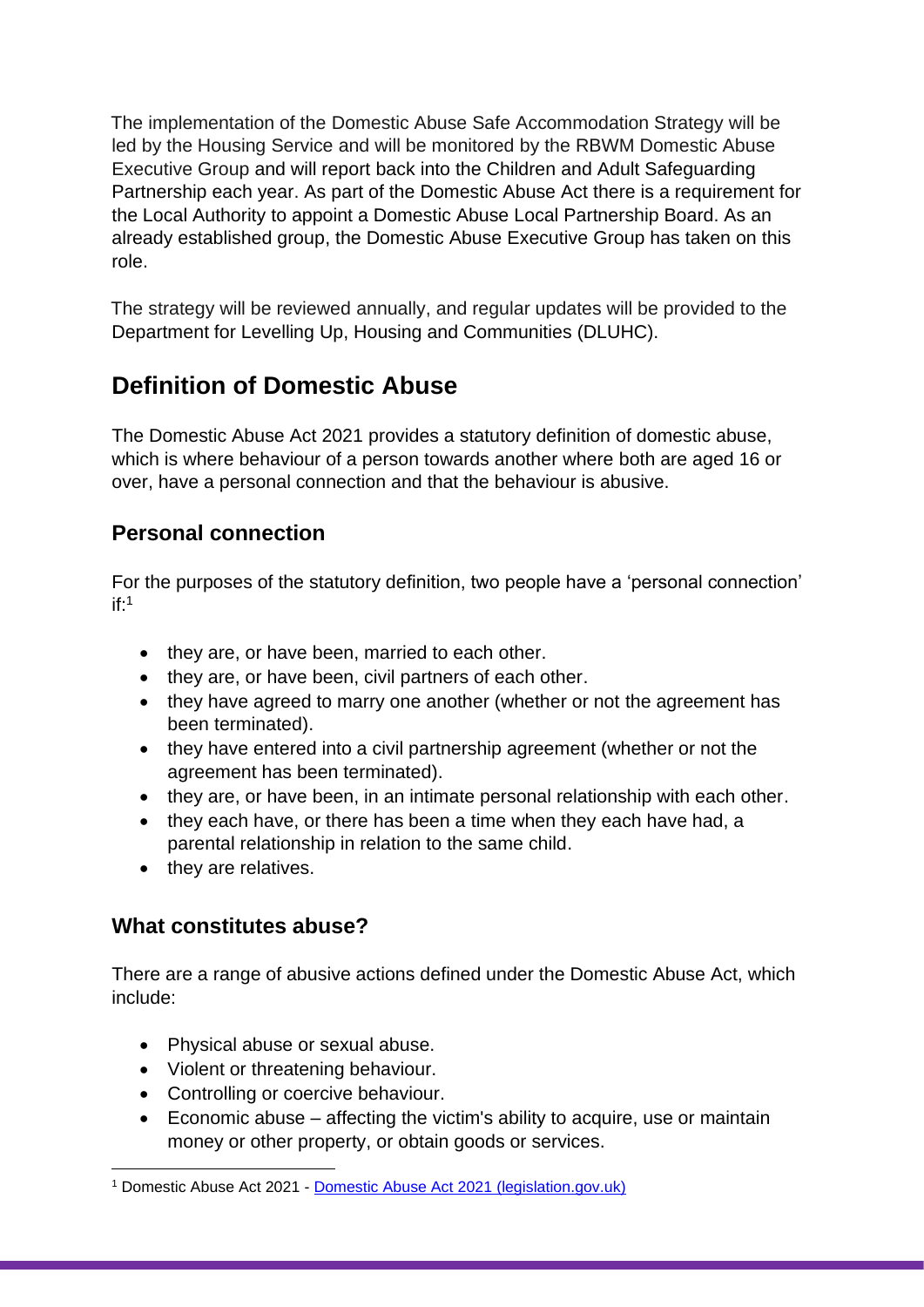• Psychological, emotional or other abuse.

<span id="page-7-0"></span>Furthermore, it does not matter whether any of the above abuse happens as a single incident or a sustained campaign of abuse, it is still defined as domestic abuse.

# **Local Authority Duties**

The Domestic Abuse Act 2021 sets out a range of requirements for local authorities, including to:

- Assess the need for accommodation-based domestic abuse support within the Borough.
- Prepare and publish a Domestic Abuse Safe Accommodation Strategy, giving due regard to the needs assessment.
- Commission/de-commission services in regard to the strategy.
- Create a Domestic Abuse Local Partnership Board and consult with the board whilst carrying out functions relating to the Domestic Abuse Act.
- Monitor and evaluate the effectiveness of the Domestic Abuse Safe Accommodation Strategy.
- <span id="page-7-1"></span>• Provide annual data to the Government in relation to the exercising of the required functions.

### **What do we mean by Safe Accommodation?**

The Domestic Abuse Act 2021 defines Safe Accommodation as:

*"…solely dedicated to providing a safe place to stay for victims of domestic abuse, including expert support…"<sup>5</sup>*

The Domestic Abuse Act 2021 requires local authorities to provide safe accommodation for victims of domestic abuse and their children. The different types of safe accommodation provision are outlined below.<sup>2</sup>

<sup>2</sup> Department for Levelling Up, Housing and Communities - [Delivery of support to victims of domestic](https://www.gov.uk/government/publications/domestic-abuse-support-within-safe-accommodation/delivery-of-support-to-victims-of-domestic-abuse-in-domestic-abuse-safe-accommodation-services)  [abuse in domestic abuse safe accommodation services -](https://www.gov.uk/government/publications/domestic-abuse-support-within-safe-accommodation/delivery-of-support-to-victims-of-domestic-abuse-in-domestic-abuse-safe-accommodation-services) GOV.UK (www.gov.uk)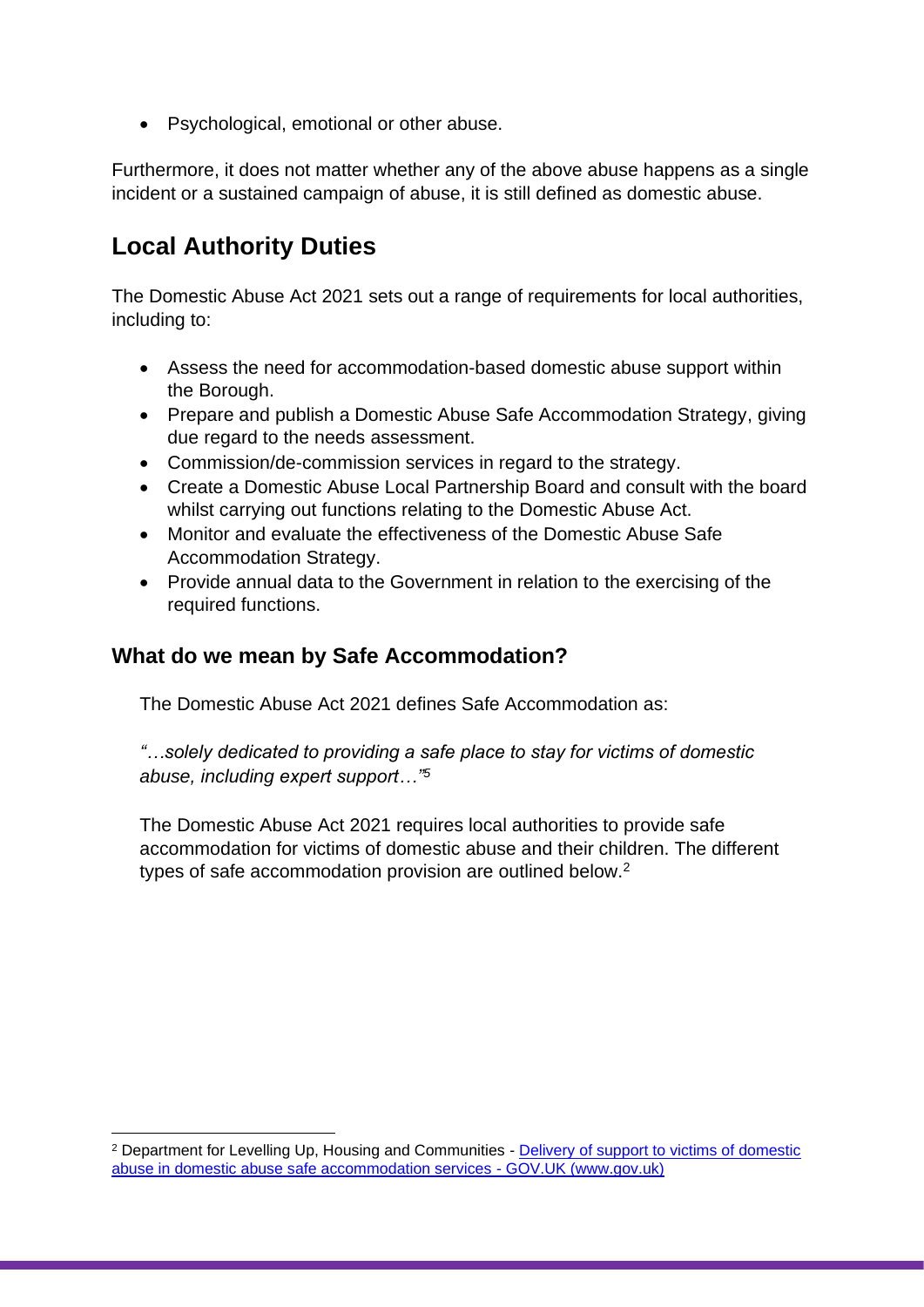| <b>Accommodation and</b><br>schemes | <b>Description</b>                                                                                                                                                                                                                                                                                                                                                                                                                                                                                                                                                                                                                                                                     |
|-------------------------------------|----------------------------------------------------------------------------------------------------------------------------------------------------------------------------------------------------------------------------------------------------------------------------------------------------------------------------------------------------------------------------------------------------------------------------------------------------------------------------------------------------------------------------------------------------------------------------------------------------------------------------------------------------------------------------------------|
| Refuge accommodation                | Offers single gender or single sex accommodation<br>and domestic abuse support which is tied to that<br>accommodation. The address will not be publicly<br>available. Victims, including their children, will have<br>access to a planned programme of therapeutic and<br>practical support from staff. Accommodation may be<br>in shared or self-contained housing, but in both cases<br>the service will enable peer support from other refuge<br>residents.                                                                                                                                                                                                                         |
| Specialist safe<br>accommodation    | Offering single gender or single sex accommodation,<br>alongside dedicated domestic abuse support which is<br>tailored to also support those who share protected<br>characteristic(s) and/or who share one or more<br>vulnerabilities requiring additional support.<br>Accommodation may be in shared or self-contained<br>housing, and the address will not be publicly<br>available.                                                                                                                                                                                                                                                                                                 |
| <b>Dispersed</b><br>accommodation   | Safe (secure and dedicated to supporting victims of<br>domestic abuse), self-contained accommodation with<br>a similar level of specialist domestic abuse support as<br>provided within a refuge but which may be more<br>suitable for victims who are unable to stay in a refuge<br>with communal spaces, and/or where peer support<br>from other residents may not be appropriate, due to<br>complex support needs, or where older teenage sons<br>cannot be accommodated in a woman only refuge,<br>for example. Where two or more units share any part<br>of the accommodation, including shared hallways or<br>access routes, provision should be single gender or<br>single sex. |
| <b>Dispersed</b><br>accommodation   | Safe (secure and dedicated to supporting victims of<br>domestic abuse), self-contained 'semi-independent'<br>accommodation which is not within a refuge but with<br>support for victims who may not require the intensive<br>support offered through refuge, but are still at risk of<br>abuse from their perpetrator/s. Where two or more<br>units share any part of the accommodation, including<br>shared hallways or access routes, provision should<br>be single gender or single sex.                                                                                                                                                                                            |

,我们也不会有什么。""我们的人,我们也不会有什么?""我们的人,我们也不会有什么?""我们的人,我们也不会有什么?""我们的人,我们也不会有什么?""我们的人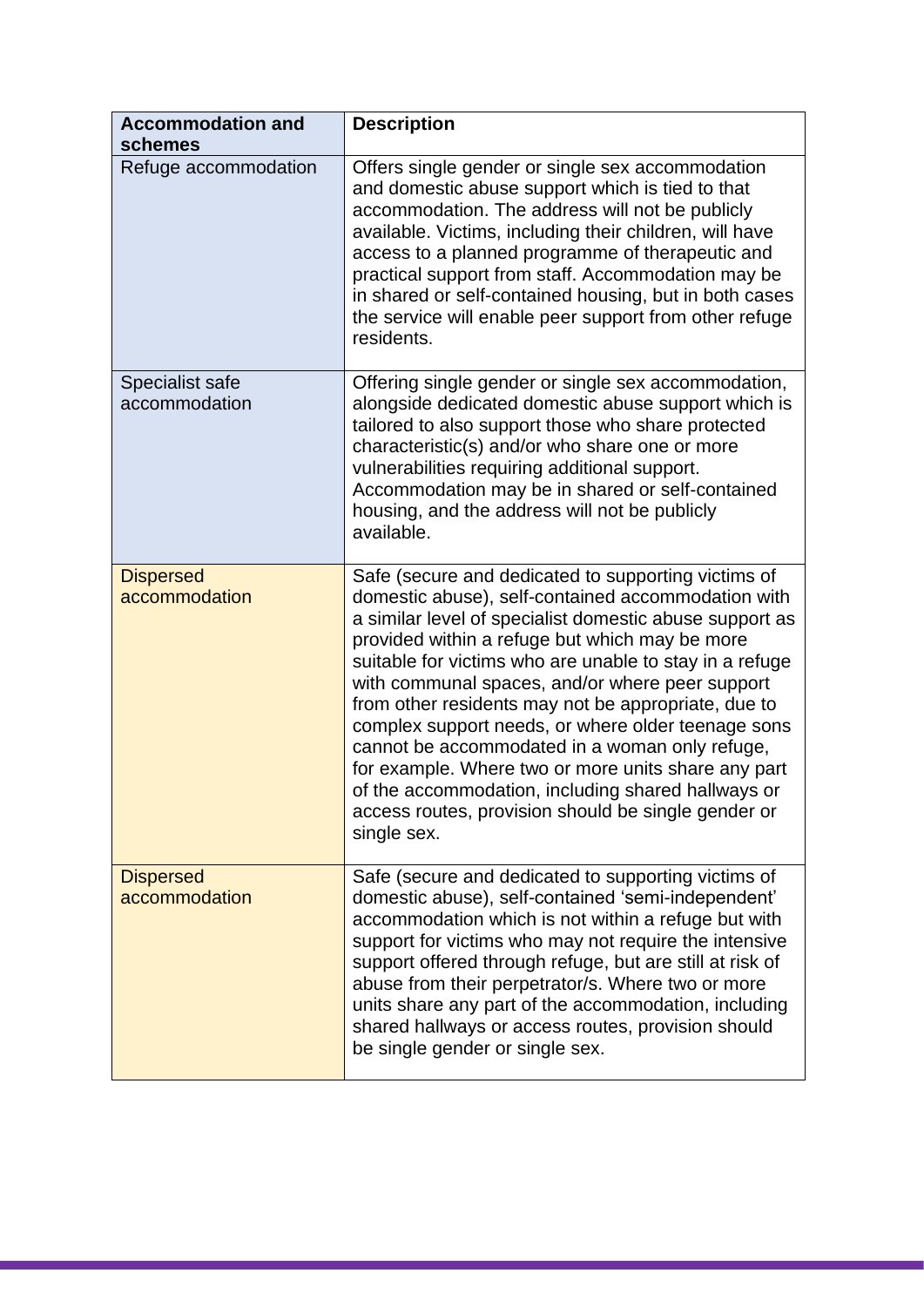| <b>Sanctuary Schemes</b>                                                                                                                                                                                          | Sanctuary Schemes properties with local authority or<br>private registered providers of social housing installed<br>Sanctuary Schemes which provide enhanced<br>physical security measures to a home or the<br>perimeter of the home. A Sanctuary Scheme is a<br>survivor centred initiative which aims to make it<br>possible for victims of domestic abuse to remain in<br>their own homes, where it is safe for them to do so,<br>where it is their choice, and where the perpetrator<br>does not live in the accommodation.                 |
|-------------------------------------------------------------------------------------------------------------------------------------------------------------------------------------------------------------------|-------------------------------------------------------------------------------------------------------------------------------------------------------------------------------------------------------------------------------------------------------------------------------------------------------------------------------------------------------------------------------------------------------------------------------------------------------------------------------------------------------------------------------------------------|
| Move on and / or Second<br><b>Stage</b>                                                                                                                                                                           | Second stage accommodation (move-on) -<br>temporarily provided to victims, including their<br>children, who are moving on from other forms of<br>relevant accommodation and/or who no longer need<br>the intensive level of support provided in a refuge, but<br>would still benefit from a lower level of domestic<br>abuse specific support for a period before they move<br>to fully independent and settled accommodation.<br>Where second stage accommodation is in shared<br>housing it should be single gender or single sex.            |
| Other accommodation<br>designated by the local<br>housing authority,<br>registered social landlord<br>or registered charity as<br>domestic abuse<br>emergency<br>accommodation-i.e., a<br>safe place with support | Other forms of domestic abuse emergency<br>accommodation - a safe place (single gendered or<br>single sex, secure and dedicated to supporting<br>victims of domestic abuse) with domestic abuse<br>support tied to the accommodation to enable victims<br>to make informed decisions when leaving a<br>perpetrator and seeking safe accommodation. For<br>example, short term (e.g., 2-3 weeks)<br>accommodation providing victims with the space and<br>safety to consider and make informed decisions<br>about the options available to them. |

### <span id="page-9-0"></span>**What do we mean by Support?**

The Domestic Abuse Act statutory guidance describes Domestic Abuse Support within Safe/ relevant Accommodation as:

- Overall management of services within relevant accommodation including, the management of staff, payroll, financial and day to day management of services and maintaining relationships with the local authority (such functions will often be undertaken by a Service Manager)
- Support with the day-to-day running of the service, for example scheduling times for counselling sessions, group activities (such functions may often be undertaken by administrative or office staff)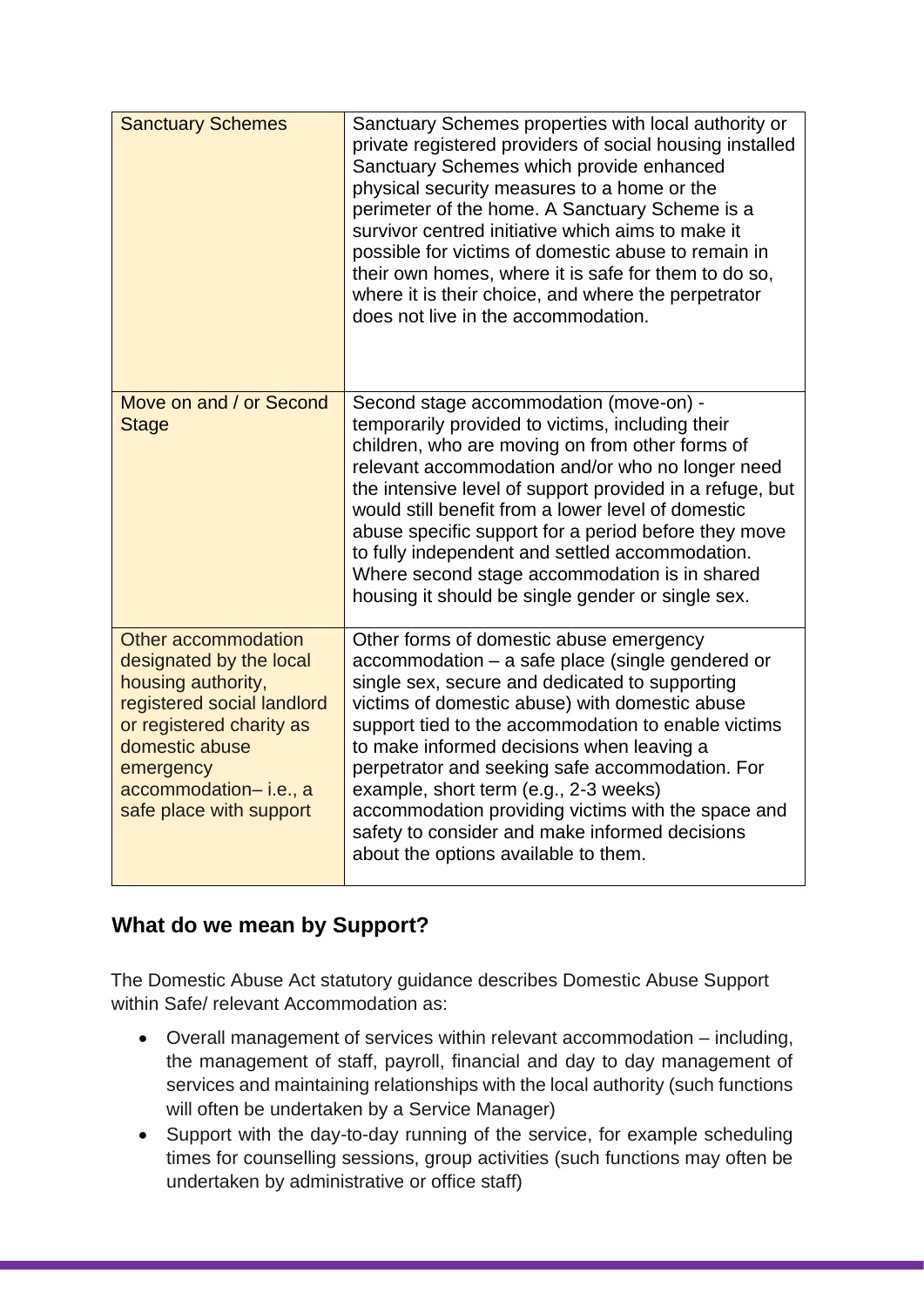- Advocacy support development of personal safety plans, liaison with other services (for example, GPs and Social Workers, welfare benefit providers).
- Domestic abuse prevention advice support to assist victims to recognise the signs of abusive relationships, to help them remain safe (including online), and to prevent re-victimisation.
- Specialist support for victims. Designed specifically for victims with relevant protected characteristics (also known as by and for) such as faith services, translators and interpreters within BAME led refuges. Immigration advice, interpreters for victims identifying as deaf and or hard of hearing and dedicated support for LGBTQ+ victims.
- Designed specifically for victims with unique and or complex needs such as, mental health advice and support, drug and alcohol advice and support, including sign posting accordingly.
- Children's support including play therapy and child advocacy.
- Housing-related support providing housing-related advice and support, for example, securing a permanent home, rights to existing accommodation and advice on how to live safely and independently.
- Advice service financial and legal support, including accessing benefits, support into work and establishing independent financial arrangements; and,
- <span id="page-10-0"></span>• Counselling and therapy (including group support) for both adults and children, including emotional support.

# **National Picture**

Domestic abuse remains a hidden crime, with many incidents going unreported, however, it is estimated that 2.3 million adults (age range of 16-74) experienced domestic abuse in the previous year, with approximately 67% of incidents relating to women and 33% to men<sup>3</sup> as victims.

<span id="page-10-1"></span>According to the Crime Survey for England and Wales, a total of 846,235 domestic abuse events were recorded in the year ending June 2021<sup>4</sup>, a 6% increase in the number of recorded domestic abuse offence on the previous year.

# <span id="page-10-2"></span>**Local Picture**

### **Housing**

The Royal Borough of Windsor and Maidenhead had a population of 145,000 people at the time of the 2011 Census and the population is set to increase to 158,100 by 2039. The Borough is an affluent area and house prices mean that home ownership

<sup>3</sup> Office for National Statistics - [Domestic abuse in England and Wales overview -](https://www.ons.gov.uk/peoplepopulationandcommunity/crimeandjustice/bulletins/domesticabuseinenglandandwalesoverview/november2020) Office for National [Statistics \(ons.gov.uk\)](https://www.ons.gov.uk/peoplepopulationandcommunity/crimeandjustice/bulletins/domesticabuseinenglandandwalesoverview/november2020)

<sup>4</sup> Office for National Statistics - [Crime in England and Wales -](https://www.ons.gov.uk/peoplepopulationandcommunity/crimeandjustice/bulletins/crimeinenglandandwales/yearendingjune2021) Office for National Statistics [\(ons.gov.uk\)](https://www.ons.gov.uk/peoplepopulationandcommunity/crimeandjustice/bulletins/crimeinenglandandwales/yearendingjune2021)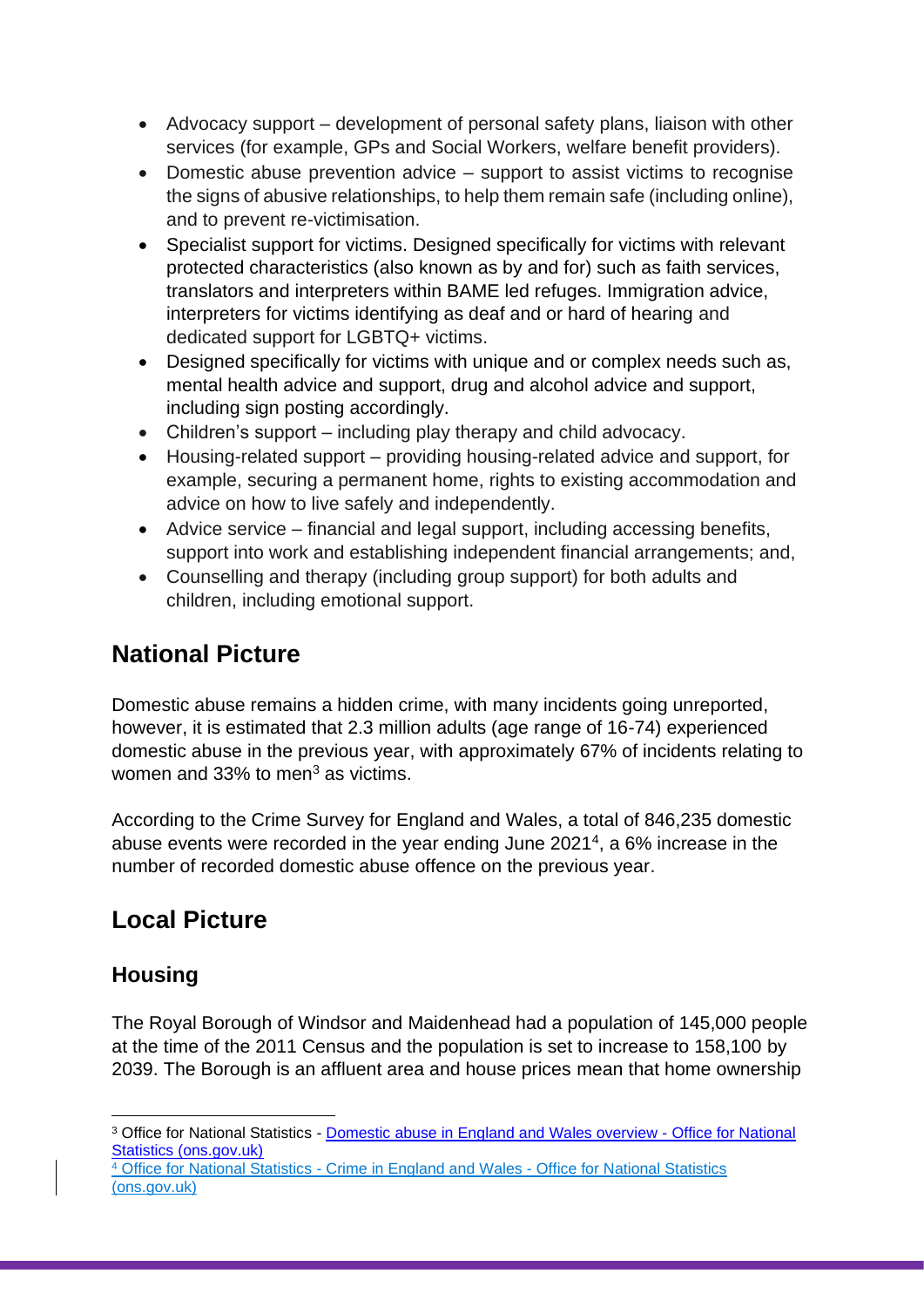is unachievable for many households. The Borough does not own social housing stock, with Abri having been transferred the Windsor housing stock and Housing Solutions the Maidenhead housing stock in 1995. There is sustained demand for social housing within the Borough, with c.1000 households on the housing register who are in housing need and requiring an allocation. This means that general accommodation options are limited, and it is necessary to ensure there is specific safe accommodation provision for victims of domestic abuse and their children.

In Thames Valley, 30,612 domestic abuse-related incidents and crimes were recorded in the year ending March 2020. This is equivalent to 13 incidents and crimes for every 1,000 people in the population.

The Windsor and Maidenhead Local Police Authority recorded a total of 2,943 domestic abuse victims in the three-year period to March 2021. 70% of the recorded victims were female, 29% male and 1% other, not recorded or unknown.

The table below shows the number households who have approached The Housing Service at The Royal Borough, over the last three years, in need of advice and assistance due to being at risk of, or who have experienced, sexual abuse, exploitation or other forms of domestic abuse.

| Year          | At risk of/has experienced   At risk of/has experienced |                |
|---------------|---------------------------------------------------------|----------------|
|               | sexual abuse/exploitation                               | domestic abuse |
| $2020 - 2021$ |                                                         | 39             |
| $2019 - 2020$ |                                                         | 34             |
| $2018 - 2019$ |                                                         | 18             |

<span id="page-11-0"></span>Each case was assessed on an individual basis and appropriate support offered with each household being offered a Personal Housing Plan. Options included referrals to domestic abuse support agencies, support to stay in their home, support to move into a refuge or suitable temporary accommodation.

#### **Domestic abuse needs assessment**

As part of the Domestic Abuse Act requirement, a domestic abuse needs assessment was completed in 2021, with data collected from a range of partners, including:

- RBWM Housing Service
- The Dash (Domestic Abuse Stops Here) Charity
- Thames Valley Police
- Resilience Drug and Alcohol Service
- MARAC (Multi Agency Risk Assessment Conference)
- Optalis (Adult Social Care)
- Achieving for Children (Children's Services)
- FLAG DV Free Legal Advice Group for Domestic Violence
- Berkshire Healthcare NHS Foundation Trust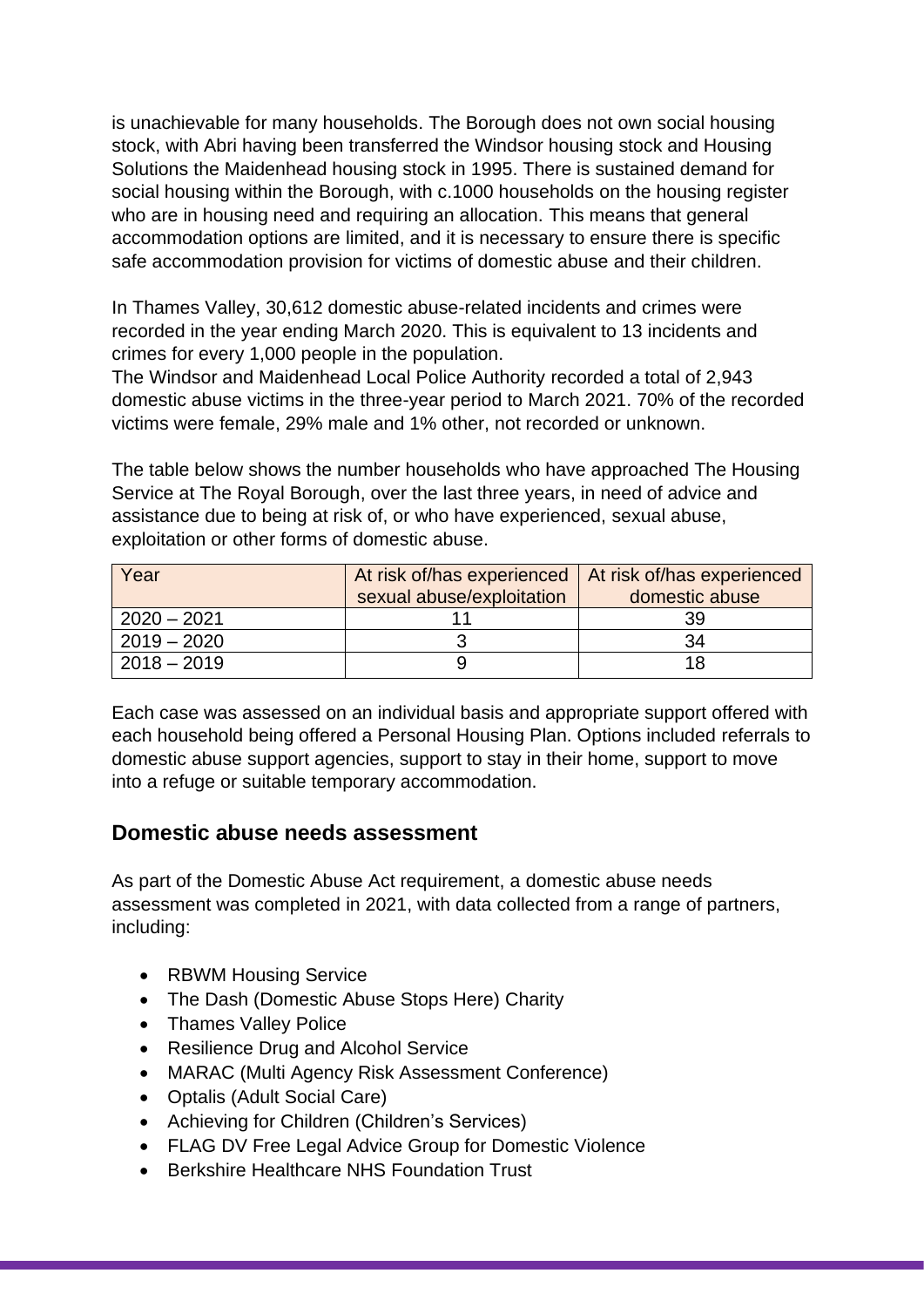A variety of methodologies were used to collect the data and ensure inclusivity:

- Data collection from stakeholders including professionals and victims
- Focus groups
- Over phone interview
- Email feedback

The needs assessment required RBWM & its partners to collect and consider a wide spectrum of data regarding victims & their children.

- Age
- Gender
- Ethnicity
- Marital Status
- Sexual Identity
- Disability
- Socio-Economic status
- Employment status
- Occupation

Survivors/victims of domestic abuse were included either through a focus group or direct contact. The RBWM's Domestic Abuse Strategy Officer worked jointly with DASH to collect and collate data.

The data obtained from the domestic abuse needs assessment has contributed to the formulation of the Strategy and will be used to improve the service offer locally to domestic abuse victims and their children. Some of the recommendations identified through the domestic abuse needs assessment are:

- 1. Consistency needs to be established across partners and services regarding the collection of domestic abuse related data. This links to Priority 6 of the strategy - **Improved data collection across services**
- 2. Develop a method to listen to victims. This links to Priority 5 of the strategy **Victim Representation**
- 3. To commission specific safe accommodation within the borough. This links to Priority 1 of the strategy - **Access to safe accommodation**
- 4. Broaden the collaborative working mechanisms with partners in and out of the borough to ensure best outcomes for victims. All 6 priorities relate to this.
- 5. Develop a 'Steps to Safety Guide' that can be used for staff and residents. All 6 Priorities relate to this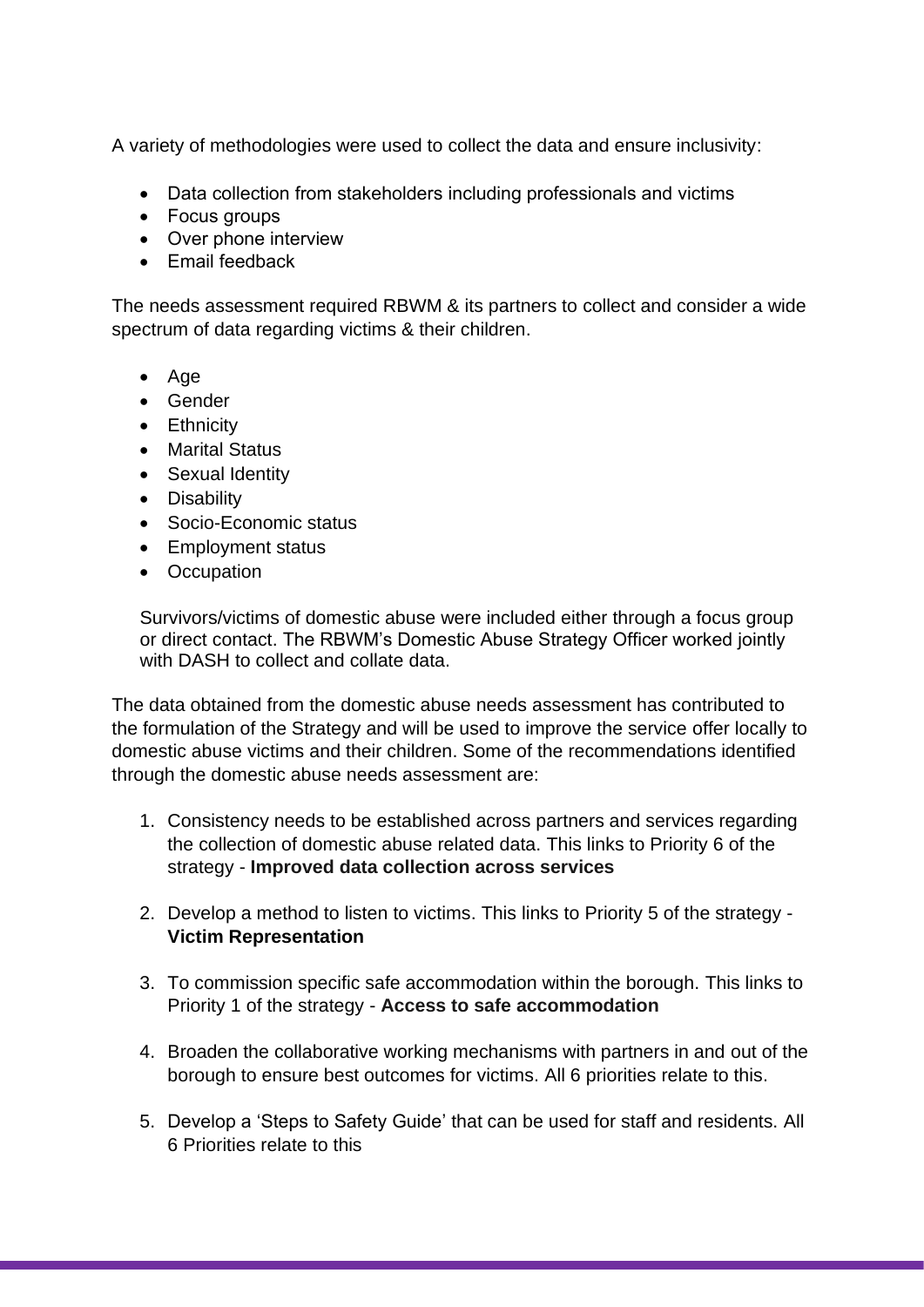### <span id="page-13-0"></span>**Victim support**

The DASH Charity which provides local support services for victims of domestic abuse have seen a substantial increase in referrals since the Coronavirus pandemic began in March 2020, with 1,072 approaches in 2020-21 representing a 35% increase on the number of approaches in 2019-20. <sup>5</sup> A total of 495 people have approached for support in the first half of 2021-22.

#### **Domestic Abuse Support Services available in the Borough**

- The Domestic Abuse Stops Here Charity (DASH)
- Achieving for Children
- Optalis
- Early Help
- DWP Independent Domestic Violence Advisor (IDVA)
- Flag Domestic Violence (FLAG DV)
- Police
- Hospitals
- Substance Misuse
- Multi Agency Safeguarding Hub (MASH)

#### **Identified Gaps in Service**

There is currently no refuge provision within The Royal Borough, however placements out of Borough can be sourced for those who would benefit from the support of a refuge.

There is currently no group specific accommodation or tailored support (Male, BAME, LGBTQ +)

There is lack of consistency in the data collected by stakeholders. The needs assessment demonstrated that each organisation collects data to suit their needs, but this presented a barrier to getting a comprehensive picture.

There is limited information on the socio-economic status of victims. There was limited information provided for the needs assessment in some areas and no information available in other areas.

There is limited data on disabled households. More data is required to map the outcomes for disabled households.

There is limited information on households fleeing domestic abuse and being placed in the borough by other local authorities.

<sup>5</sup> RBWM Domestic Abuse Annual Report 2020-21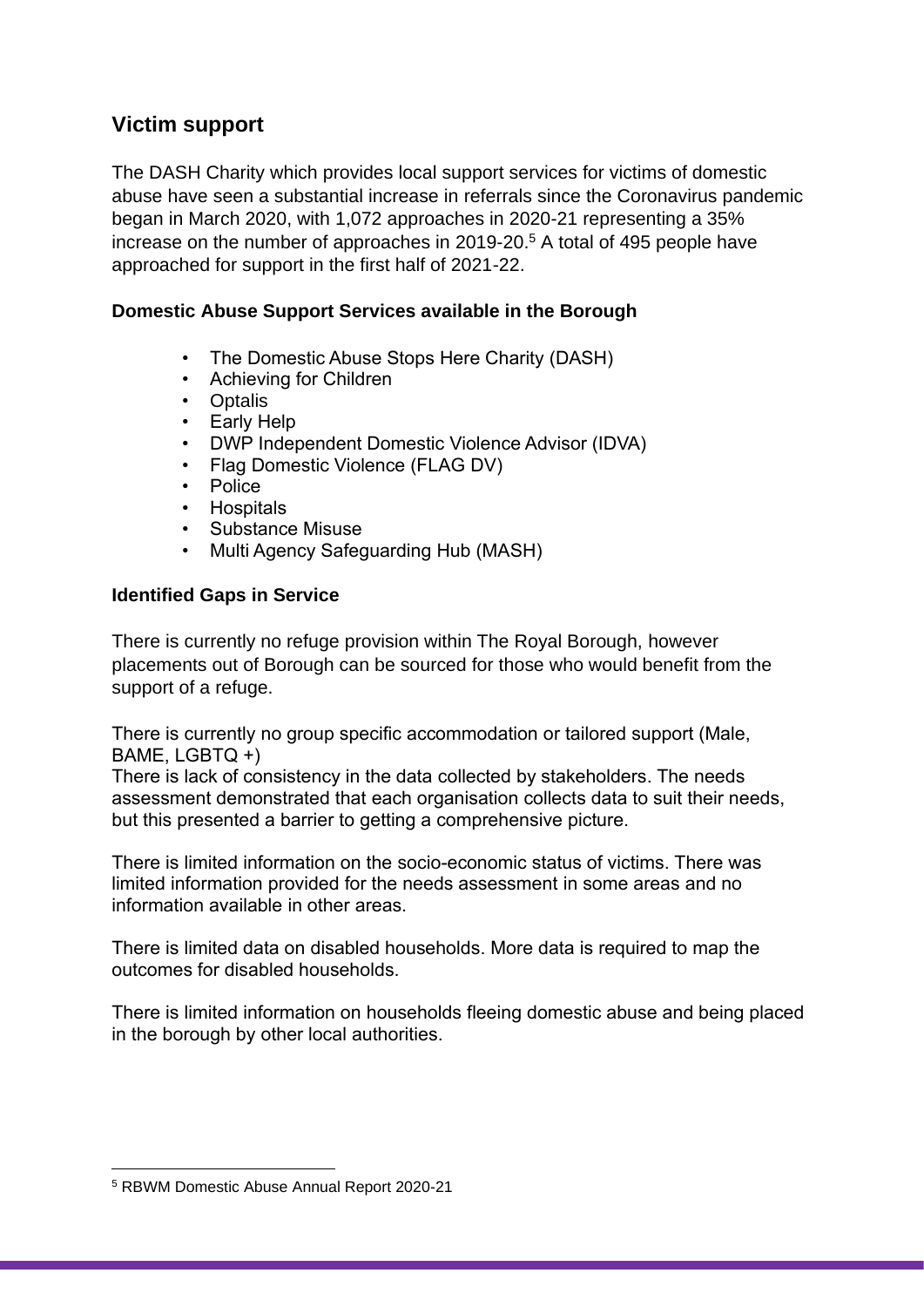### <span id="page-14-0"></span>**Whole Housing Approach**

The Whole Housing Approach<sup>6</sup> is a framework developed by the Domestic Abuse Housing Alliance (DAHA) which aims to ensure that housing options for victims of domestic abuse are considered in conjunction with their other support needs, to provide a holistic approach.

The key aims of the Whole Housing Approach are to:

- 1. Create earlier identification and intervention for domestic abuse through mobilising social and private landlords and key institutions involved in private ownership.
- 2. Reduce the number of people who are made homeless as a result of domestic abuse.
- 3. Increase tenancy sustainment options so that people experiencing domestic abuse can remain safely in their home when it is their choice to do so or do not lose their tenancy status if they relocate. This includes social housing landlords taking action to remove perpetrators from properties through enforcement and positive engagement activities.
- 4. To bring together the housing and domestic abuse sectors through a Coordinated Community Response (CCR) to keep victim/survivors safe and hold abusers to account.

The Whole Housing Approach consists of a mixture of tenure types and support provision, as shown in the diagram below.

<sup>6</sup> Domestic Abuse Housing Alliance - [Whole Housing Approach -](https://www.dahalliance.org.uk/what-we-do/whole-housing-approach/) daha - Domestic Abuse Housing [Alliance \(dahalliance.org.uk\)](https://www.dahalliance.org.uk/what-we-do/whole-housing-approach/)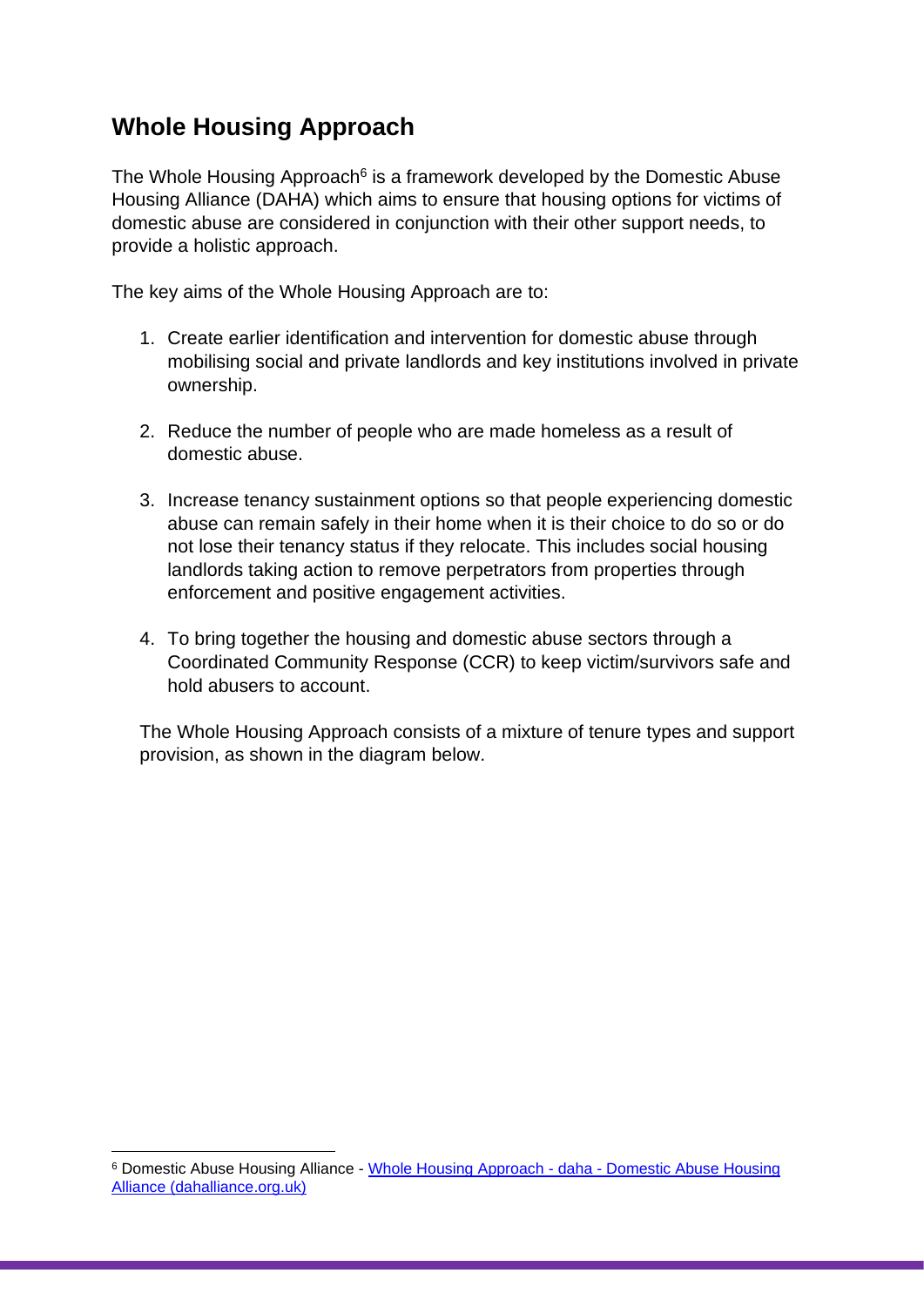

<span id="page-15-0"></span>The Royal Borough will be using the Whole Housing Approach as a framework to develop our support offer to victims of domestic abuse, by ensuring a joint assessment is undertaken where appropriate, or referrals are made to ensure the wider services are included in the tailored support plan for the household.

# **Monitoring**

The RBWM Domestic Abuse Executive Group (incorporating the Domestic Abuse Local Partnership Board) will monitor, refresh and review the action plan on a quarterly basis, with progress being reported to the Children and Adult Safeguarding Executive Steering Groups annually. The Domestic Abuse Safe Accommodation Strategy and associated action plan will also be reported and shared through a variety of routes to ensure that it remains current and fit-for-purpose throughout the strategy period. These include: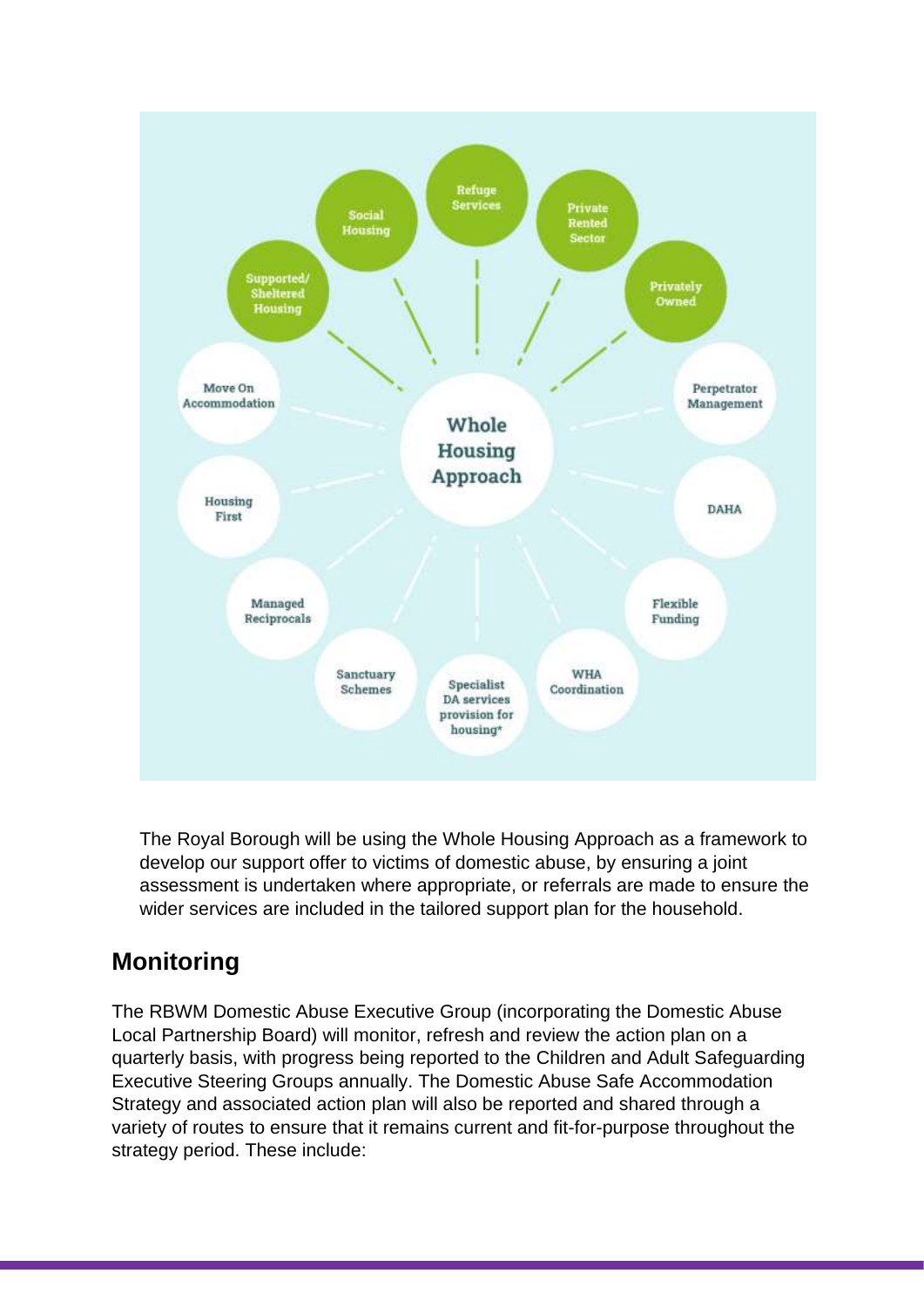- The Housing Strategy Group
- <span id="page-16-0"></span>• The Homelessness and Rough Sleeping Forum
- The Community Safety Partnership.

### **Priorities**

#### **1. Access to safe accommodation**

The overarching purpose of this strategy is to ensure that victims of domestic abuse, and their families/children, have access to safe, good quality accommodation that meets their needs. Where temporary accommodation is provided it will be dispersed and will come as a package along with tailored support to ensure that the needs of the victim and their family are fully considered and met.

There is currently no refuge provision in The Royal Borough, however once funding allocations for 2022/23 have been published in relation to the new burdens funding for the Domestic Abuse Act, we will consider whether to create a refuge would be the best use of funds and the best way to meet the needs of victims and their families. Currently, victims who approach as fleeing domestic abuse are supported in finding a refuge placement out of area, where this is the most appropriate solution for them.

Consideration will be given to the location of any Borough-funded refuge provision as it is likely that any refuge provision within the Borough would be used by women from other areas who would be referred in and women from the Borough would still be likely to be referred to a refuge out of the area for their safety.

We will continue to provide housing options advice and assistance to victims of domestic abuse and their children and will support with access to a range of housing options, including social rented, privately rented, home ownership, refuge and other supported accommodation options as appropriate.

#### **2. Support to remain safely at home**

For some victims of domestic abuse, their preference may be to remain in their own home instead of moving to alternative safe accommodation. Where this is the case and the perpetrator has left the home, we can offer a target hardening (Sanctuary Scheme) service to ensure that their accommodation is secure and will reduce ease of access should the perpetrator try to access the home. Prior to any referral being made to the target hardening scheme, the housing options will be discussed with the victim so that an informed choice can be made about whether this is the right option for them.

Where a victim chooses to remain in their own home, tailored support will be provided to ensure that they are able to and that their needs and the needs of their family can be met.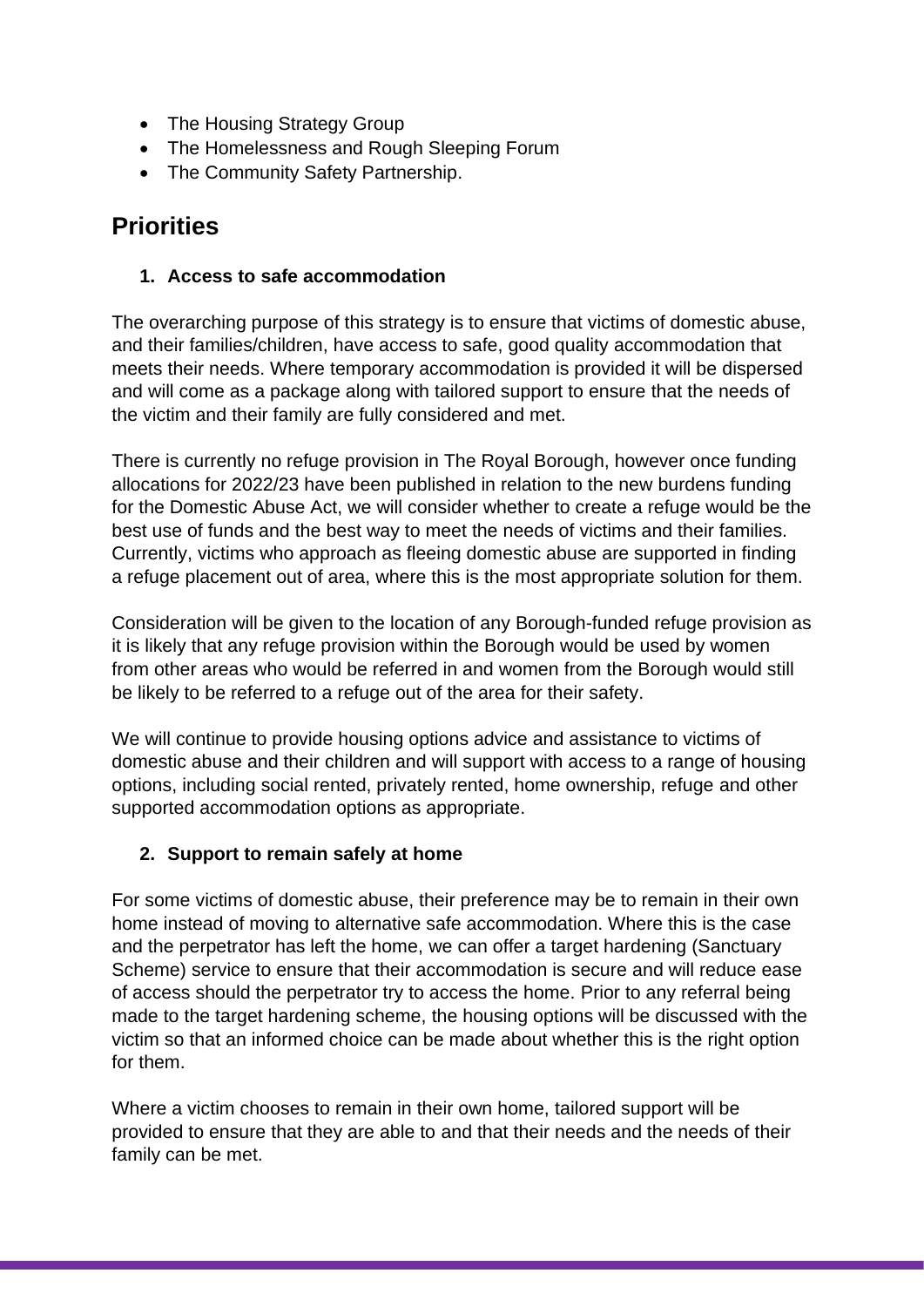#### **3. Perpetrators**

The Royal Borough takes a zero tolerance approach to domestic abuse. Wherever possible, victims of domestic abuse will be supported by local services to engage with the criminal justice systems in place to protect and support them, with support to access legal advice and assistance where this is required.

However, whilst working with victims of domestic abuse and their families is a priority, it is recognised that without tackling the needs of perpetrators, they may be unlikely to change their behaviour which puts the victim and future partners at risk of abuse.

When a perpetrator of domestic abuse approaches the Housing Service we endeavour to provide them with suitable accommodation which reduces access to the victim and which enables them to access the support they need to change their behaviour. The Housing Service also engages with colleagues in the Police, Prison Service and Probation to ensure that the risk to victims is minimised and that perpetrators of domestic abuse are appropriately managed.

Achieving for Children runs a perpetrator programme for perpetrators of domestic abuse where there are children who have been affected by domestic abuse in their home environment.

#### **4. Coordinated support**

A wide range of support can be provided to victims of domestic abuse and their families, and an initial assessment will determine what support is required for each household so that support can be tailored to meet their specific needs. Support on offer includes:

- Housing options advice and assistance in securing accommodation both short- and long-term options.
- Access to specialist domestic abuse support.
- Referrals to mental health services.
- Referrals to Resilience, drug and alcohol abuse support provider.
- Access to support for children who have witnessed domestic abuse or for whom a parent has been a victim of domestic abuse.
- Support with applying for benefits to maximise income.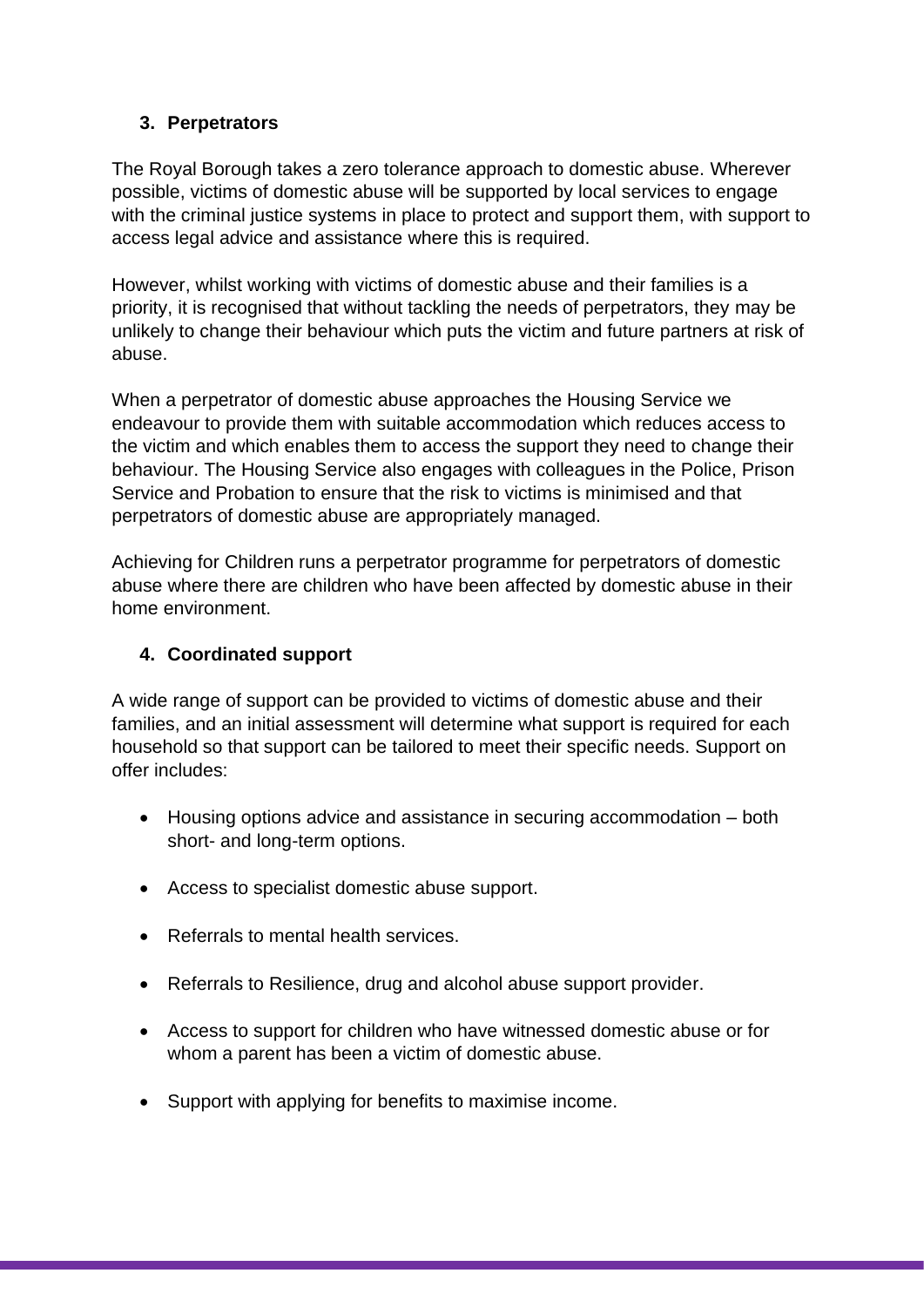#### **5. Victim representation**

To ensure that local victims are given the opportunity to have input into the services that are provided for them, The Royal Borough will be looking for opportunities to secure victim representation, where this is appropriate.

The RBWM Domestic Abuse Executive Group is made up of partner agencies (statutory and voluntary) and meets quarterly to discuss the strategic approach to tackling domestic abuse with the Borough. The Domestic Abuse Executive Group also acts as the Domestic Abuse Local Partnership Board for the purposes of the Domestic Abuse Act duty. Case studies will be sought from The Dash Charity, our domestic abuse support provider, for discussion at each of the Domestic Abuse Executive Group meetings. It has been agreed that DASH and Achieving for Children will advocate for and represent the voice of the victim; adult and children. Furthermore, where victims would be happy to talk to professionals about their experiences, they may be invited to the meeting as guest speakers or special events will be arranged if there are several victims willing to share their experiences.

#### **6. Improved data collection across services**

The Domestic Abuse Needs Assessment 2021 highlighted the need for improved and coordinated data collection from services who offer support to victims of domestic abuse, to enable robust analysis of the data and to ensure that service delivery across the sector can meet the needs of victims and their families.

Discussions will take place with relevant services to determine the level of information that should be collected and how this can be shared and collated, whilst protecting the personal data of victims, their families and perpetrators.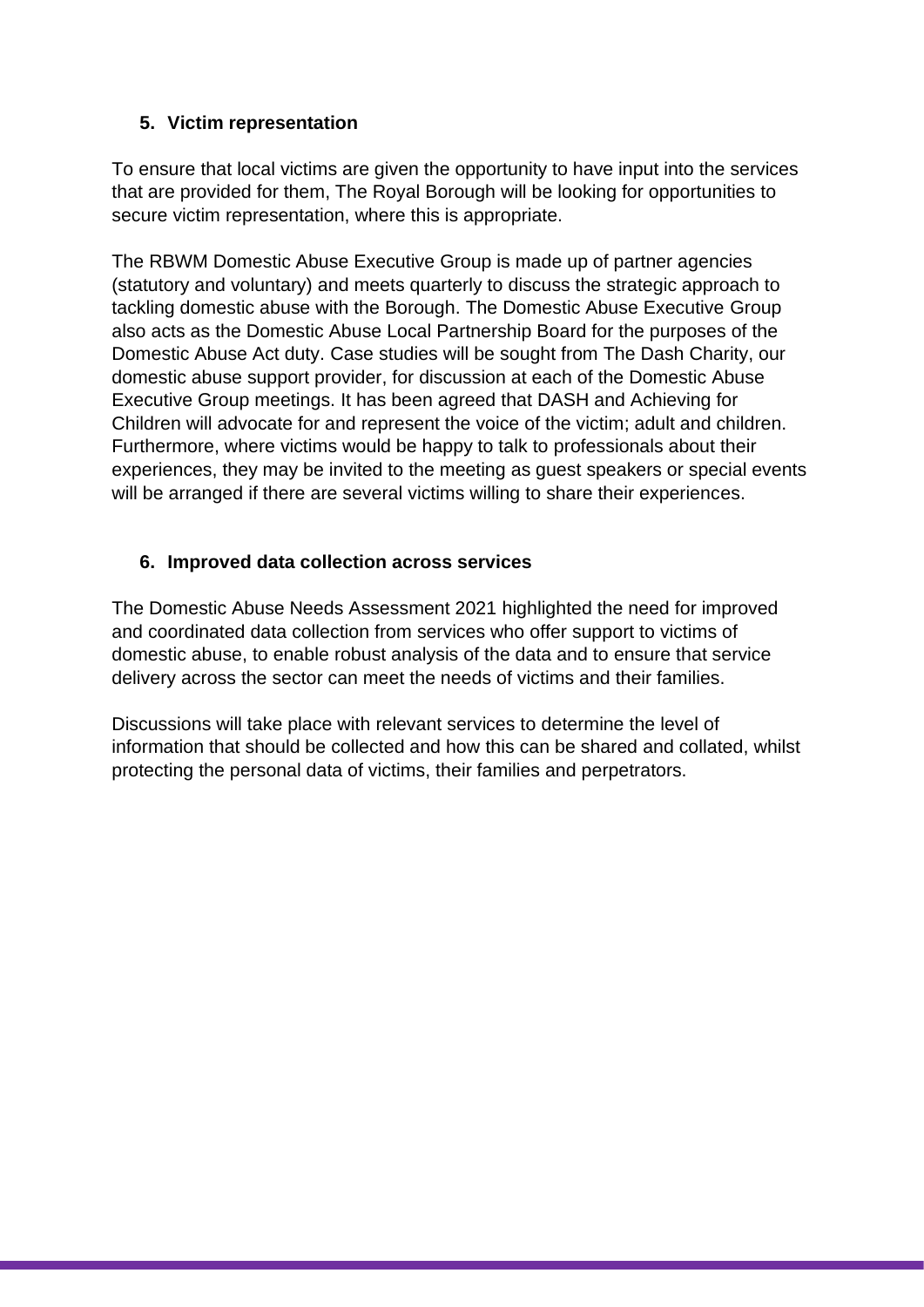# <span id="page-19-0"></span>**Action Plan**

| <b>Priority area/actions</b>                                                                                                                                                                                          | Due date               | <b>Proposed</b><br>Lead                                     | <b>Working Group</b>                    |
|-----------------------------------------------------------------------------------------------------------------------------------------------------------------------------------------------------------------------|------------------------|-------------------------------------------------------------|-----------------------------------------|
| 1. Access to safe<br>accommodation                                                                                                                                                                                    |                        |                                                             |                                         |
| Review accommodation<br>options for victims of domestic<br>abuse (including for minority<br>groups such as male victims,<br>disabled victims and LGBT<br>victims) and consider specialist<br>accommodation provision. | 30 June<br>2022        | Housing                                                     | DASH,<br>Commissioning,<br>AfC, Optalis |
| Consider a specialist role within<br>Housing to support victims of<br>domestic abuse.                                                                                                                                 | 30 April<br>2022       | Housing                                                     |                                         |
| Work with other Berkshire<br>authorities to consider a<br>reciprocal approach to victims<br>of domestic abuse wishing to<br>move out of area.                                                                         | 30<br>November<br>2022 | Housing<br>Services in all<br>six Berkshire<br>authorities. |                                         |
| 2. Support to remain<br>safely at home                                                                                                                                                                                |                        |                                                             |                                         |
| Review referral mechanisms<br>into Safer Spaces to ensure a<br>streamlined service.                                                                                                                                   | 30 June<br>2022        | Housing                                                     | DASH, Safe<br>Partnership               |
| Consider a specialist role within $\vert$ 30 April<br>Housing to support victims of<br>domestic abuse.                                                                                                                | 2022                   | Housing                                                     |                                         |
| Develop an information pack<br>for victims of domestic abuse<br>and promote this on social<br>media, our website and through<br>partner services.                                                                     | 31<br>December<br>2022 | Housing                                                     | DASH, AfC,<br>Optalis                   |
| 3. Perpetrators                                                                                                                                                                                                       |                        |                                                             |                                         |
| Incorporate procedures for<br>provision of accommodation for                                                                                                                                                          | 31 August<br>2022      | Housing                                                     |                                         |

,我们也不会有什么。""我们的人,我们也不会有什么?""我们的人,我们也不会有什么?""我们的人,我们也不会有什么?""我们的人,我们也不会有什么?""我们的人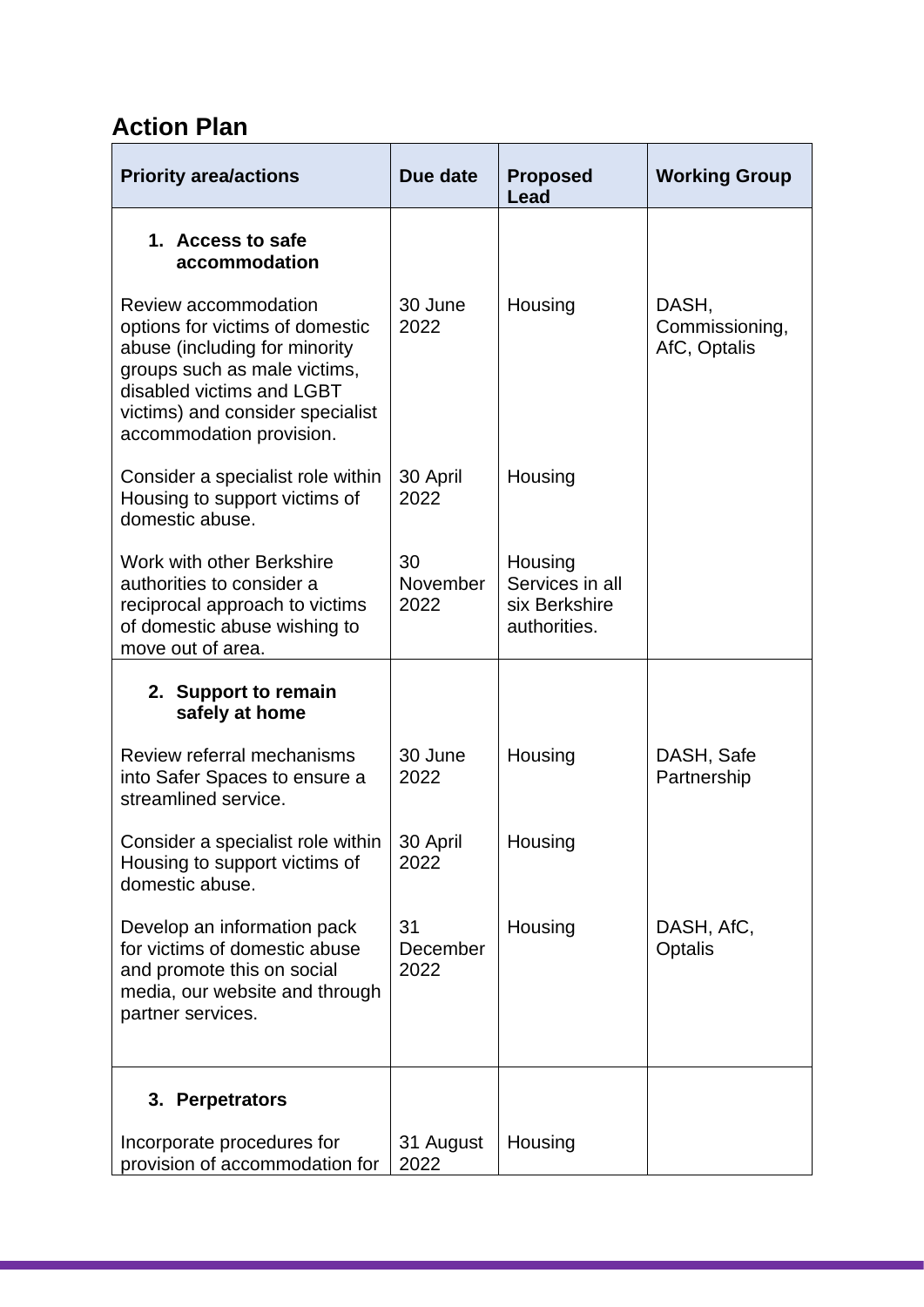| perpetrators of domestic abuse<br>into our service offer.                                                                                         |                         |                       |                                                                       |
|---------------------------------------------------------------------------------------------------------------------------------------------------|-------------------------|-----------------------|-----------------------------------------------------------------------|
| Strengthen links between<br>services to ensure perpetrators<br>are effectively managed and<br>supported to prevent<br>reoffending.                | 30<br>September<br>2022 | Housing               | Probation, TVP,<br>AfC, DASH,<br>Optalis                              |
| Develop a referral mechanism<br>from wider agencies to Housing<br>where a perpetrator is being<br>asked to leave the victims<br>home.             | 31 July<br>2022         | Housing               | DASH, TVP,<br>Probation, AfC,<br>Resilience,<br>Optalis               |
| 4. Coordinated support                                                                                                                            |                         |                       |                                                                       |
| Develop a pathway approach<br>for victims of domestic abuse.                                                                                      | 31 July<br>2022         | Housing,              | AfC, DASH, TVP,<br>Optalis                                            |
| Consider a specialist role within<br>Housing to support victims of<br>domestic abuse.                                                             | 30 April<br>2022        | Housing               |                                                                       |
| Establish referral pathways<br>between relevant services to<br>streamline access.                                                                 | 31 July<br>2022         | <b>DA Coordinator</b> | Housing, DASH,<br>AfC, Resilience,<br>Probation, TVP,<br>NHS, Optalis |
| Develop a shared training offer<br>for services providing support<br>to domestic abuse victims.                                                   | 30<br>November<br>2022  | <b>DA Coordinator</b> | Housing, DASH,<br>AfC, Resilience,<br>Probation, TVP,<br>NHS, Optalis |
| Develop an information pack<br>for victims of domestic abuse<br>and promote this on social<br>media, our website and through<br>partner services. | 31<br>December<br>2022  | Housing               | Housing                                                               |
| Consider an application for<br>funding to house a DASH IVDA<br>within Housing                                                                     | 31<br>December<br>2022  | <b>DASH</b>           |                                                                       |
| 5. Victim representation                                                                                                                          |                         |                       |                                                                       |
| Look at an Ambassadors<br>programme for survivors of                                                                                              | 31 August<br>2022       | Housing               |                                                                       |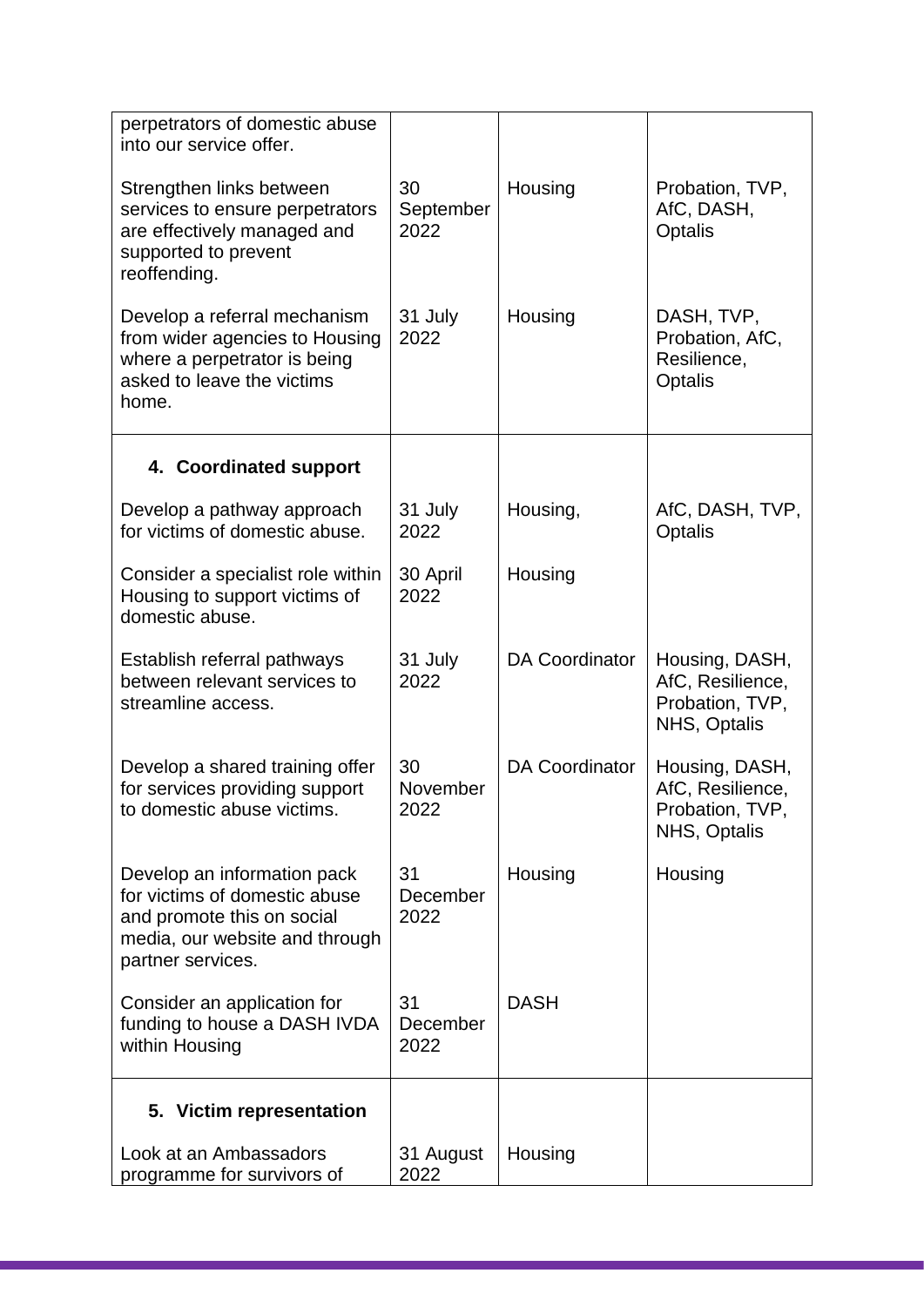| domestic abuse to share their<br>experience with services.                                                                                                                                             |                        |                       |                                                        |
|--------------------------------------------------------------------------------------------------------------------------------------------------------------------------------------------------------|------------------------|-----------------------|--------------------------------------------------------|
| Review how victims' voices can<br>be heard and how this can be<br>shared with relevant services to<br>inform service provision                                                                         | 31 July<br>2022        | <b>DASH</b>           | Housing,<br>Commissioning,<br>AfC, Optalis             |
| Review how victims voices are<br>heard within other areas,<br>looking for best practice.                                                                                                               | 31 August<br>2022      | <b>DA Coordinator</b> | Housing, DASH,<br>AfC, Optalis                         |
| Consider hosting an annual<br>event where survivors can<br>share their experience with<br>professionals.                                                                                               | 31<br>December<br>2022 | <b>DASH</b>           | Housing                                                |
| 6. Improved data<br>collection across<br>services                                                                                                                                                      |                        |                       |                                                        |
| Consider how anonymised data<br>could hold markers to avoid<br>case duplication across<br>services and to enable<br>customer journeys to be<br>tracked across services to<br>inform service provision. | 30 June<br>2022        | Housing               | DPO, TVP,<br>DASH, AfC,<br>Optalis, NHS,<br>Resilience |
| Review available data and<br>consider Comms campaigns to<br>raise awareness and raise<br>confidence in reporting.                                                                                      | 31<br>October<br>2022  | Housing               | TVP, DASH, AfC,<br>Optalis, NHS,<br>Resilience         |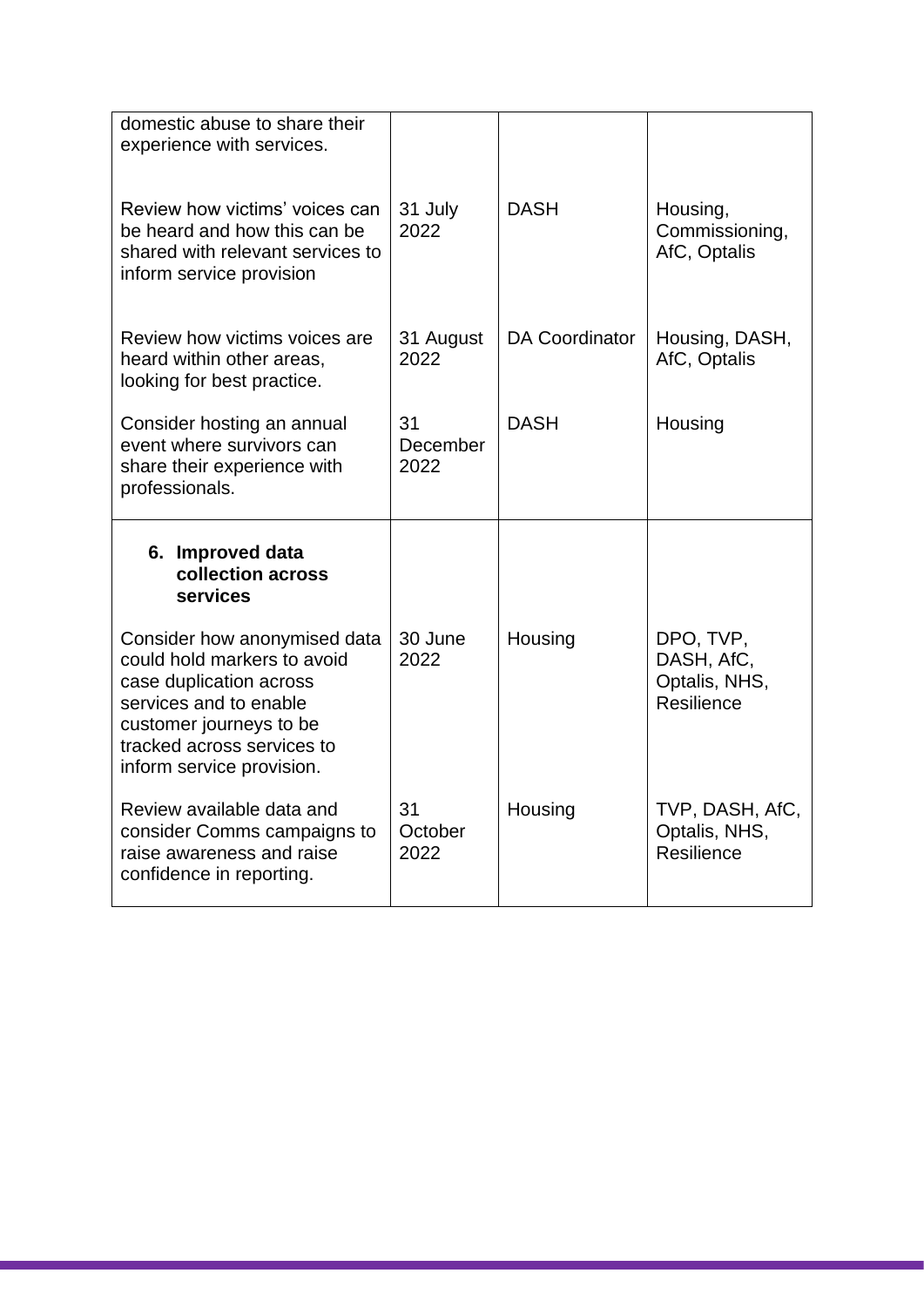| <b>Priority area/actions</b>                                                                                                                                                                                          | Due date               | <b>Proposed</b><br>Lead                                               | <b>Working Group</b>                    |
|-----------------------------------------------------------------------------------------------------------------------------------------------------------------------------------------------------------------------|------------------------|-----------------------------------------------------------------------|-----------------------------------------|
| 7. Access to safe<br>accommodation                                                                                                                                                                                    |                        |                                                                       |                                         |
| Review accommodation options<br>for victims of domestic abuse<br>(including for minority groups such<br>as male victims, disabled victims<br>and LGBT victims) and consider<br>specialist accommodation<br>provision. | 30 June<br>2022        | Housing                                                               | DASH,<br>Commissioning,<br>AfC, Optalis |
| Consider a specialist role within<br>Housing to support victims of<br>domestic abuse.                                                                                                                                 | 30 April<br>2022       | Housing                                                               |                                         |
| Work with other Berkshire<br>authorities to consider a reciprocal<br>approach to victims of domestic<br>abuse wishing to move out of<br>area.                                                                         | 30<br>November<br>2022 | Housing<br>Services in<br>all six<br><b>Berkshire</b><br>authorities. |                                         |
| 8. Support to remain safely<br>at home                                                                                                                                                                                |                        |                                                                       |                                         |
| Review referral mechanisms into<br>Safer Spaces to ensure a<br>streamlined service.                                                                                                                                   | 30 June<br>2022        | Housing                                                               | DASH, Safe<br>Partnership               |
| Consider a specialist role within<br>Housing to support victims of<br>domestic abuse.                                                                                                                                 | 30 April<br>2022       | Housing                                                               |                                         |
| Develop an information pack for<br>victims of domestic abuse and<br>promote this on social media, our<br>website and through partner<br>services.                                                                     | 31<br>December<br>2022 | Housing                                                               | DASH, AfC,<br>Optalis                   |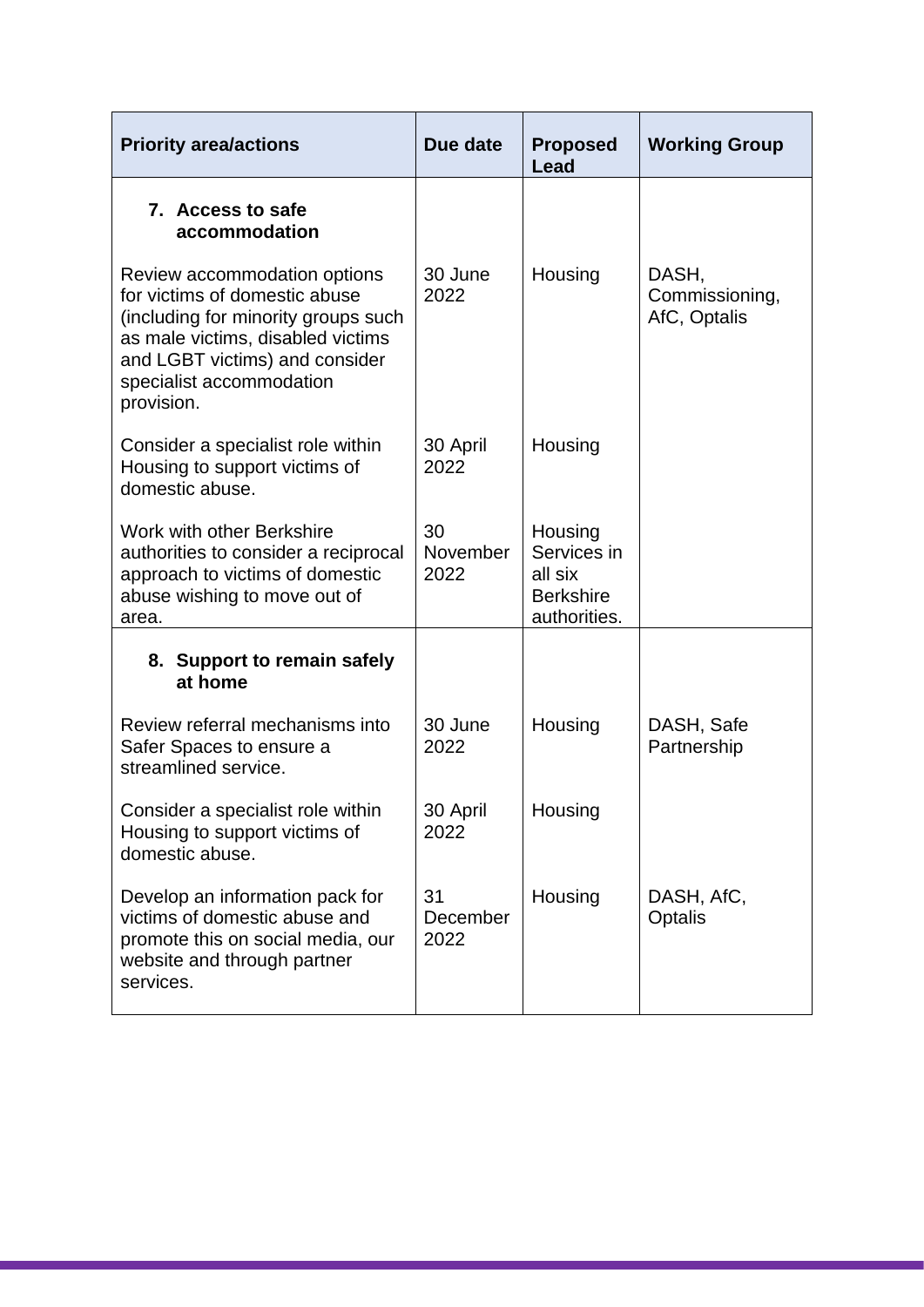| 9. Perpetrators                                                                                                                                   |                         |                   |                                                                       |
|---------------------------------------------------------------------------------------------------------------------------------------------------|-------------------------|-------------------|-----------------------------------------------------------------------|
| Incorporate procedures for<br>provision of accommodation for<br>perpetrators of domestic abuse<br>into our service offer.                         | 31 August<br>2022       | Housing           |                                                                       |
| Strengthen links between services<br>to ensure perpetrators are<br>effectively managed and<br>supported to prevent reoffending.                   | 30<br>September<br>2022 | Housing           | Probation, TVP,<br>AfC, DASH,<br>Optalis                              |
| Develop a referral mechanism<br>from wider agencies to Housing<br>where a perpetrator is being<br>asked to leave the victims home.                | 31 July<br>2022         | Housing           | DASH, TVP,<br>Probation, AfC,<br>Resilience, Optalis                  |
| <b>10. Coordinated support</b>                                                                                                                    |                         |                   |                                                                       |
| Develop a pathway approach for<br>victims of domestic abuse.                                                                                      | 31 July<br>2022         | Housing,          | AfC, DASH, TVP,<br>Optalis                                            |
| Consider a specialist role within<br>Housing to support victims of<br>domestic abuse.                                                             | 30 April<br>2022        | Housing           |                                                                       |
| Establish referral pathways<br>between relevant services to<br>streamline access.                                                                 | 31 July<br>2022         | DA<br>Coordinator | Housing, DASH,<br>AfC, Resilience,<br>Probation, TVP,<br>NHS, Optalis |
| Develop a shared training offer for<br>services providing support to<br>domestic abuse victims.                                                   | 30<br>November<br>2022  | DA<br>Coordinator | Housing, DASH,<br>AfC, Resilience,<br>Probation, TVP,<br>NHS, Optalis |
| Develop an information pack for<br>victims of domestic abuse and<br>promote this on social media, our<br>website and through partner<br>services. | 31<br>December<br>2022  | Housing           | Housing                                                               |
| Consider an application for<br>funding to house a DASH IVDA<br>within Housing.                                                                    | 31<br>December<br>2022  | <b>DASH</b>       |                                                                       |